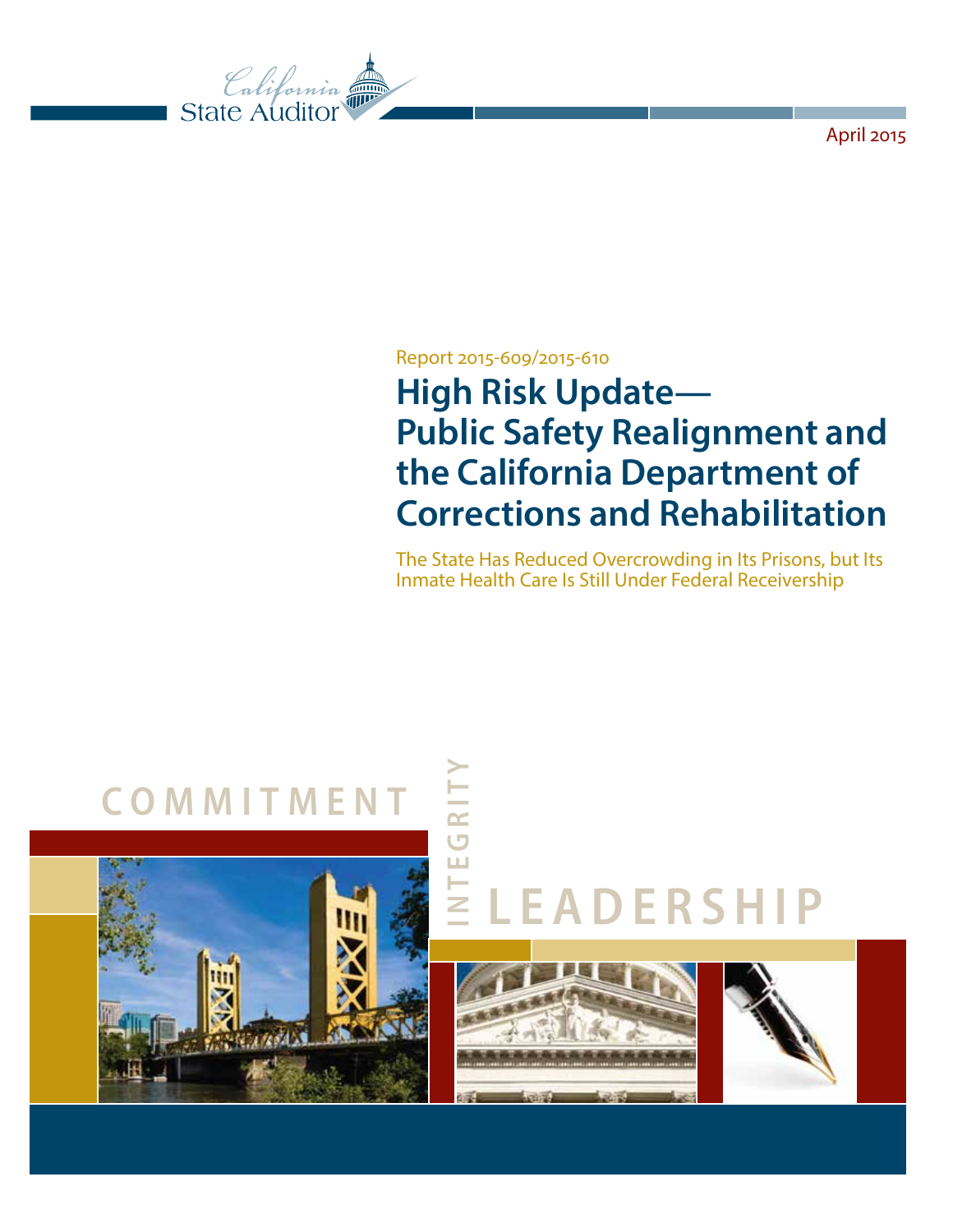The first five copies of each California State Auditor report are free. Additional copies are \$3 each, payable by check or money order. You can obtain reports by contacting the California State Auditor's Office at the following address:

> California State Auditor 621 Capitol Mall, Suite 1200 Sacramento, California 95814 916.445.0255 or TTY 916.445.0033

> > OR

This report is also available on our website at www.auditor.ca.gov.

The California State Auditor is pleased to announce the availability of an online subscription service. For information on how to subscribe, visit our website at www.auditor.ca.gov.

Alternate format reports available upon request.

Permission is granted to reproduce reports.

For questions regarding the contents of this report, please contact Margarita Fernández, Chief of Public Affairs, at 916.445.0255.

For complaints of state employee misconduct, contact the California State Auditor's Whistleblower Hotline: 1.800.952.5665.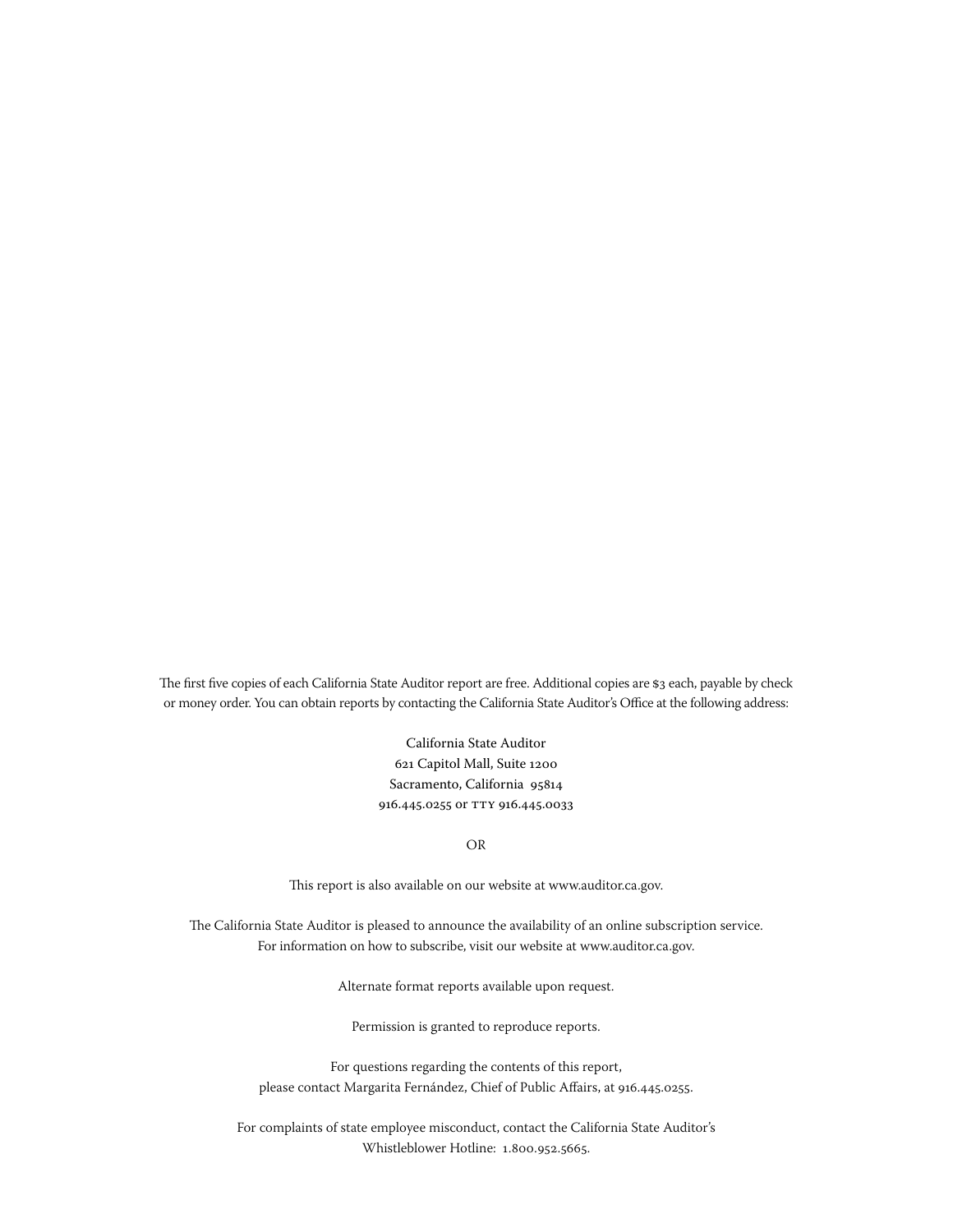



April 21, 2015 2015-610

The Governor of California President pro Tempore of the Senate Speaker of the Assembly State Capitol Sacramento, California 95814

Dear Governor and Legislative Leaders:

The California State Auditor presents this report updating our previous assessment of the California Department of Corrections and Rehabilitation (Corrections) as a high-risk agency and the State's 2011 public safety realignment as a high-risk issue. In 2007 we designated Corrections as a high-risk agency because of overcrowding in the state prisons, the state of the prison health care system, and its lack of consistent leadership. In 2013 we designated the 2011 public safety realignment, which transferred responsibility for certain nonserious, nonviolent offenders from the State to the counties, to be a high-risk issue because the State lacked reliable and accessible data on the legislation's effects.

This report concludes that Corrections continues to warrant its designation as a high-risk agency. Although Corrections has continued to reduce the state prison population, achieving the final inmate population target of 137.5 percent of the prisons' design capacity for the first time in February 2015, we continue to have concerns about the remaining two areas. Specifically, despite demonstrating improvement, the prison health care system remains under the direction of the federal court-appointed receiver. Additionally, Corrections continues to lack a succession plan for its senior leadership positions and has no timeline for when such a plan will be complete. Until Corrections has an opportunity to successfully demonstrate that it can maintain the level of care established by the receiver, and can further demonstrate that it has developed a succession plan, we will continue to designate Corrections as a high-risk agency.

In contrast, we conclude that the 2011 public safety realignment is no longer a high-risk issue at the state level because of steps taken by the Board of State and Community Corrections to collect information on realignment programs and practices for counties to use when making decisions related to criminal justice. Although many counties continue to face challenges related to overcrowded jails because of realignment, these challenges are local responsibilities rather than statewide issues that can be addressed by any particular state agency.

Respectfully submitted,

Elaine M. Howle

ELAINE M. HOWLE, CPA State Auditor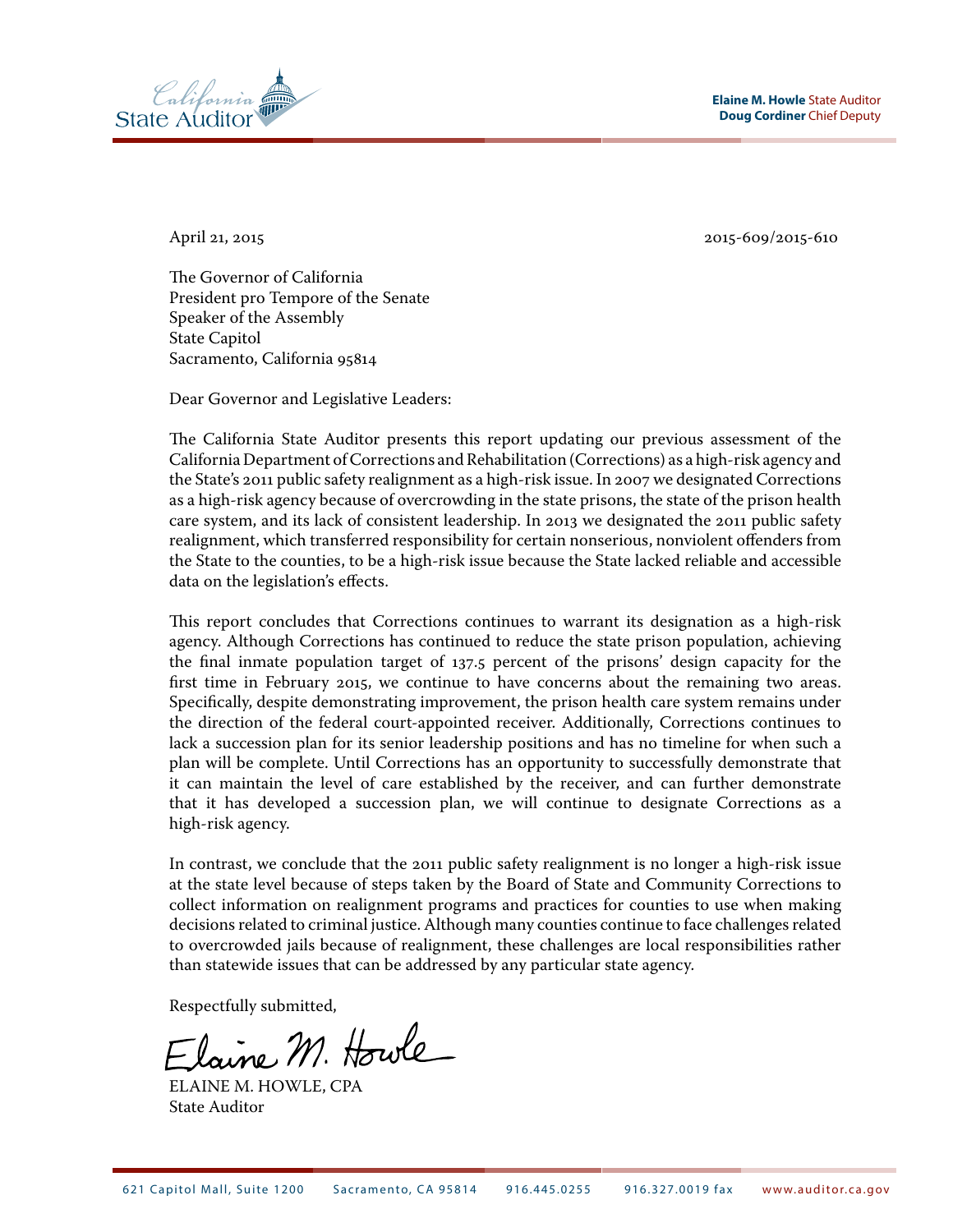Blank page inserted for reproduction purposes only.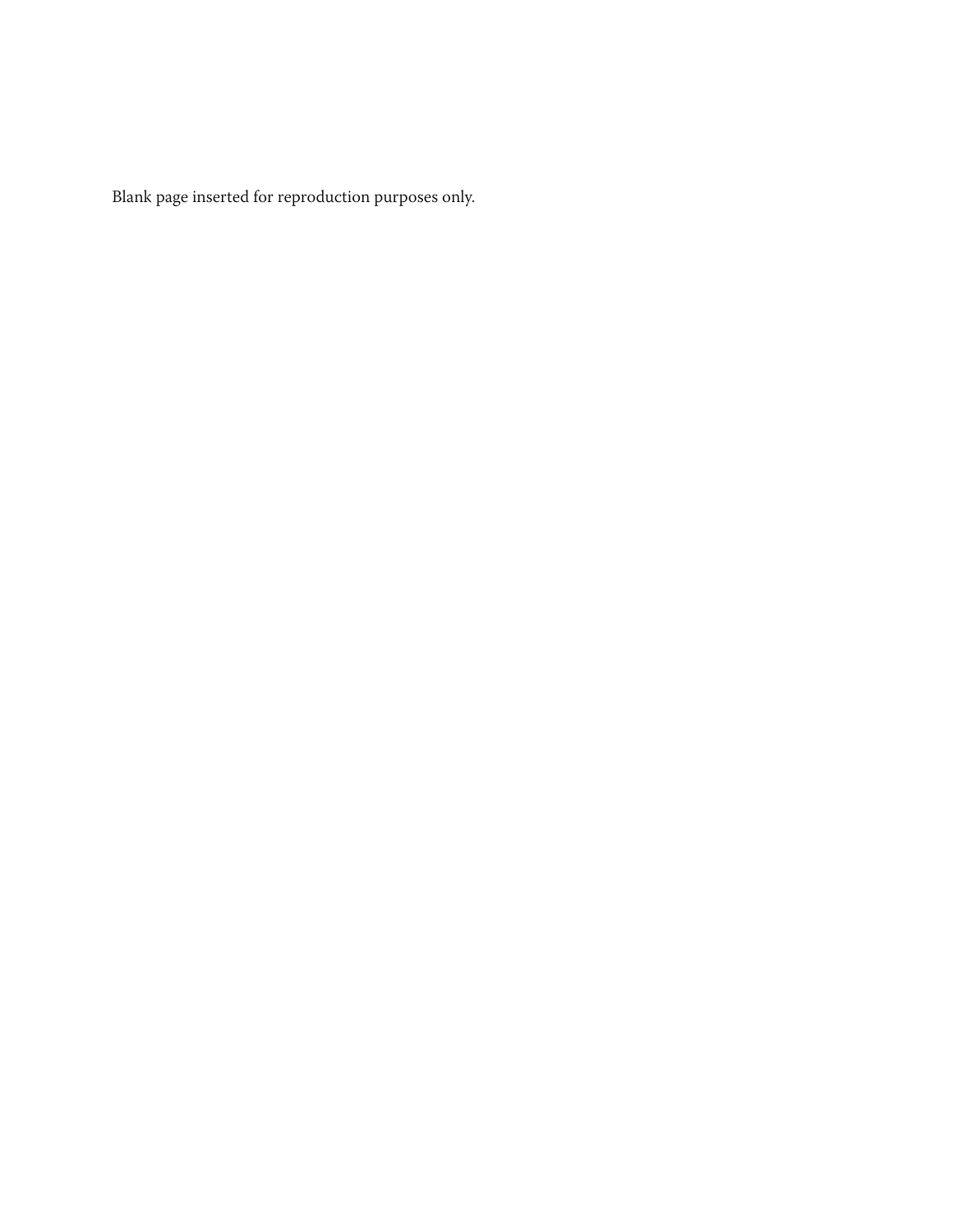| <b>Contents</b>                                                                                                                                                           |    |
|---------------------------------------------------------------------------------------------------------------------------------------------------------------------------|----|
| Summary                                                                                                                                                                   | 1  |
| Introduction                                                                                                                                                              | 3  |
| High-Risk Agency Update<br>The California Department of Corrections and Rehabilitation                                                                                    | 5  |
| Corrections Recently Reported That It Had Achieved the<br>Federal Court-Ordered Prison Population Target                                                                  | 5  |
| The Federal Court Has Recently Clarified the Process for Transitioning<br>the State's Medical Care System From Under the Receivership, but<br>More Work Remains           | 9  |
| Although Corrections Has Filled Many of Its Vacant Positions,<br>It Lacks a Succession Plan to Ensure That It Has Consistent Leadership                                   | 12 |
| High-Risk Issue Update<br>The State's 2011 Public Safety Realignment                                                                                                      | 15 |
| The State Has Made Progress Toward Collecting the Information<br>Necessary for Counties and Interested Parties to Evaluate the<br>Impact of Realignment                   | 15 |
| County Officials, Rather Than State Administrators, Are Responsible<br>for Managing the Increase in County Jail Populations and Other<br>Challenges Following Realignment | 18 |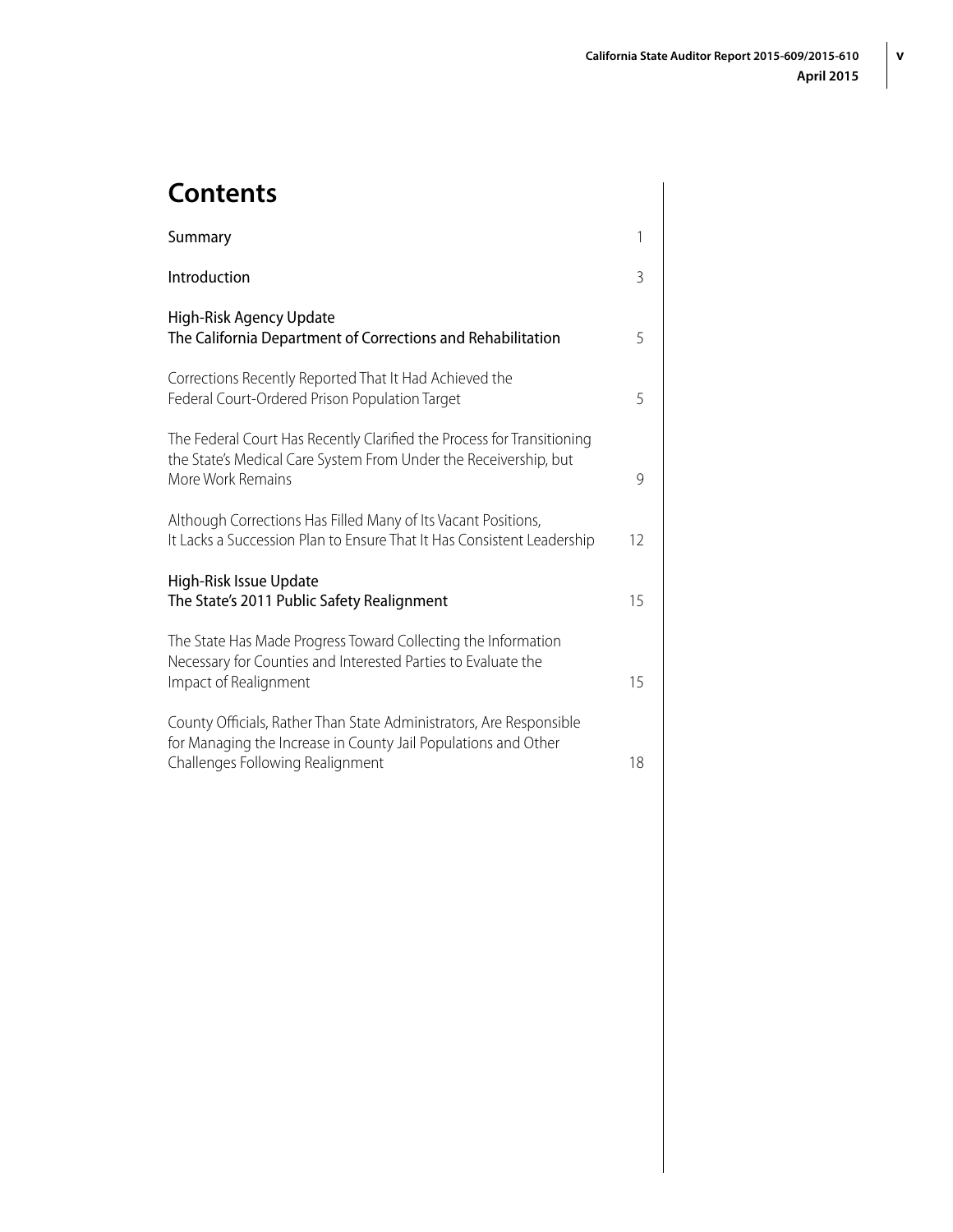Blank page inserted for reproduction purposes only.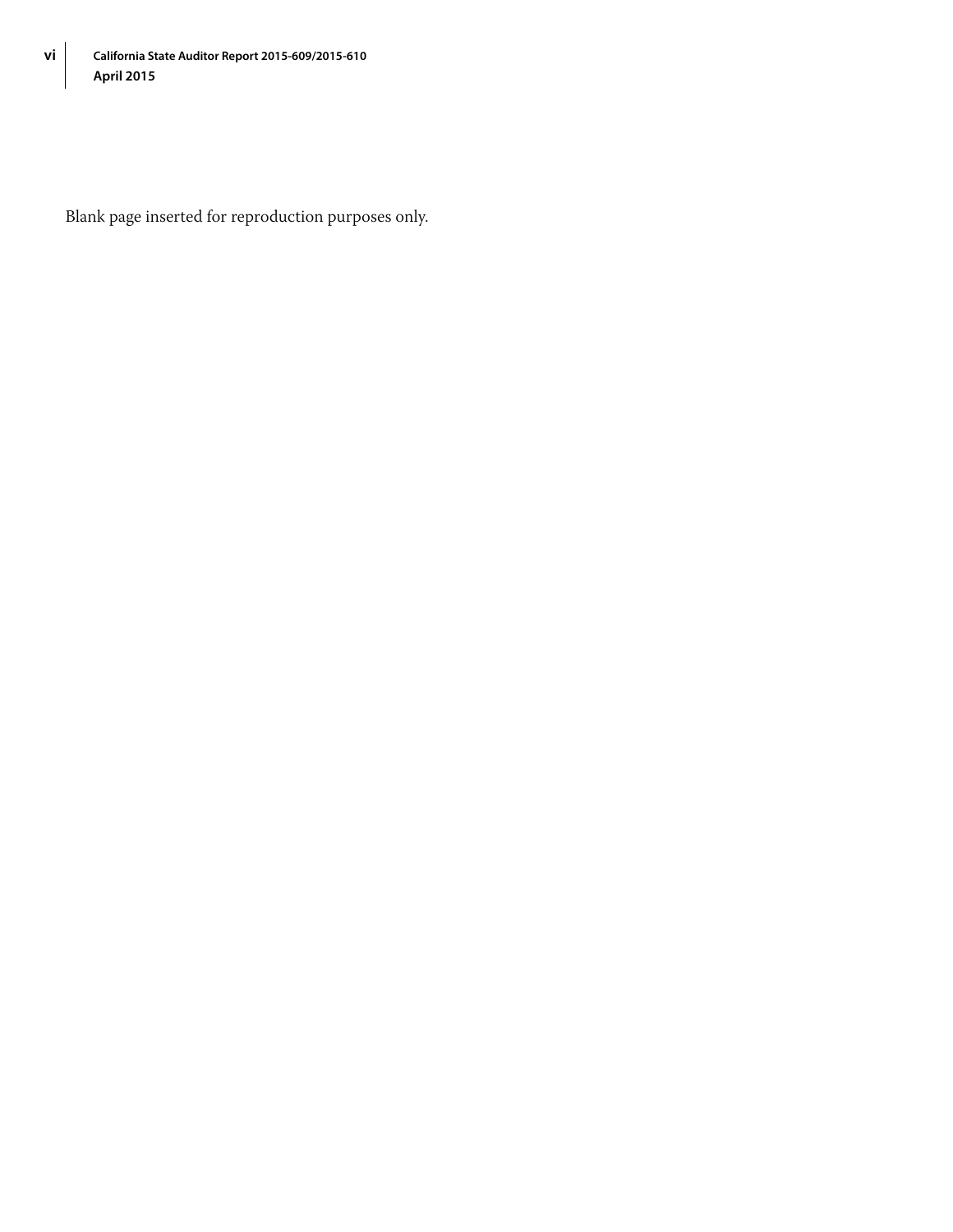# **Summary**

### **Results in Brief**

In 2007 we designated the California Department of Corrections and Rehabilitation (Corrections) as a high-risk state agency because of overcrowding in the state prisons, the state of the prison health care system, and Corrections' lack of consistent leadership. Our current review finds that Corrections has reported significant reductions to the state prison population; however, Corrections continues to warrant its designation as a high‑risk state agency because of our concerns about the remaining two areas. In contrast, we believe that the 2011 transfer of responsibility for certain nonserious, nonviolent offenders from the State to the counties—a transition known as realignment—is no longer a high-risk issue under our state high‑risk program.

Since our high risk update report in 2013, Corrections has continued to reduce the state prison population. In fact, it reported to the Federal Court that it achieved the final inmate population target of 137.5 percent of the prisons' design capacity for the first time in February 2015.<sup>1</sup> Although not enough time has passed for Corrections to demonstrate that it can maintain inmate population levels at the Federal Court's target, a number of factors cause us to conclude that state prison overcrowding is no longer a factor contributing to Corrections' designation as a high-risk agency. Specifically, the State's 2011 public safety realignment significantly reduced the number of inmates housed in the state prisons. Further, the passage of Proposition 47 in November 2014 reduced penalties for certain offenders, making some offenders ineligible for state prison and potentially shortening the sentences of others. By February 2015, Corrections had increased the number of inmates it houses in contract beds outside of state prison facilities to roughly 14,700 individuals; these inmates do not count against the prison population cap. We will consider reexamining the State's prison population in future high risk reports if it begins to show signs of exceeding the Federal Court's inmate population target.

In February 2006 the State's inability to provide adequate prison health care caused the Federal Court to place its prison health care system under a court‑appointed federal receiver. California Correctional Health Care Services, under the direction of the federal court‑appointed receiver—which we will collectively refer to as the Receiver's Office—will remain in place until the Federal Court

#### *Highlights . . .*

*Our review of the California Department of Corrections and Rehabilitation (Corrections) and the State's 2011 public safety realignment highlighted the following:*

- » *Corrections has reduced its prison population substantially and met the final inmate population target the Federal Court established.*
- » *The prison health care system remains under the direction of the federal court‑appointed receiver.*
- » *Corrections lacks a succession plan to ensure that it has consistent leadership.*
- » *The Board of State and Community Corrections has made progress toward gathering information necessary for counties to evaluate the impact of realignment.*

We use one term—Federal Court—throughout our report for simplicity, rather than referring to the United States District Courts for the Eastern and Northern Districts of California as separate courts.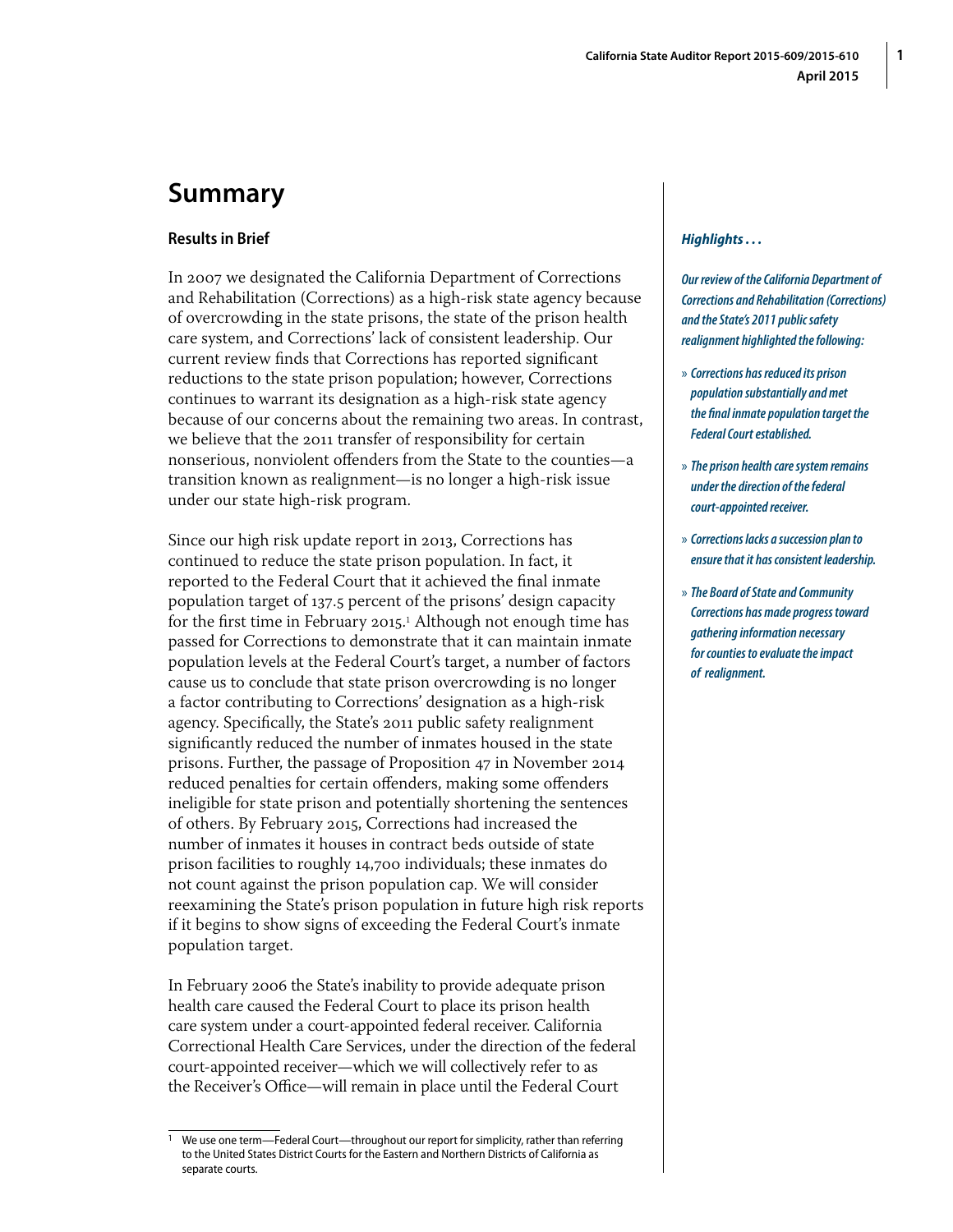is satisfied that the State has the will, capacity, and leadership to maintain a system of providing constitutionally adequate medical health care services to inmates. In our 2013 report, we concluded that until control of the prison health care system reverts back to Corrections, Corrections will remain a high‑risk agency. Because the Receiver's Office has reported significant improvement in the inmate health care system, the Federal Court has now clarified a process for the gradual transition of inmate health care back to Corrections. However, the timing of this transfer is left to the discretion of the Receiver's Office. Until the Receiver's Office delegates increased authority to Corrections, and until Corrections demonstrates that it can adequately manage inmate medical care, we will continue to consider the prison health care system a factor contributing to Corrections' designation as a high-risk agency.

Further, we believe that Corrections' lack of a succession plan for its leadership remains another factor that makes Corrections a high-risk agency. We previously considered Corrections' challenges with maintaining consistent leadership to be high risk because many executive- and warden-level positions were vacant or held by individuals in an acting capacity. However, Corrections has recently shown significant improvement in filling the vacant positions within its leadership at its headquarters: Its March 2015 organizational chart showed no vacancies and only three employees serving as acting directors. Nonetheless, after eliminating its succession planning and training units in 2011, Corrections has yet to establish an adequate alternative to meet this need. Without such a plan or an adequate alternative, Corrections cannot ensure the availability and quality of its future leaders; thus, its ability to maintain consistent leadership remains a factor contributing to Corrections' designation as a high-risk agency.

Finally, in 2013 we designated the State's 2011 public safety realignment of its criminal justice programs to be a high-risk issue because the State lacked reliable and accessible data on the legislation's effects. However, since our previous report, the Board of State and Community Corrections has taken significant steps to collect information on realignment programs and practices for counties to use when making decisions related to criminal justice. For example, it has published a definition of recidivism, identified and made available criminal justice performance metrics, and gathered data from counties regarding their plans for implementing realignment. Further, although many counties continue to face challenges related to overcrowded jails because of realignment, these challenges are local responsibilities rather than statewide issues that can be addressed by any particular state agency. For these reasons, we do not believe realignment should continue to be designated an area of high risk, under our state level high-risk program.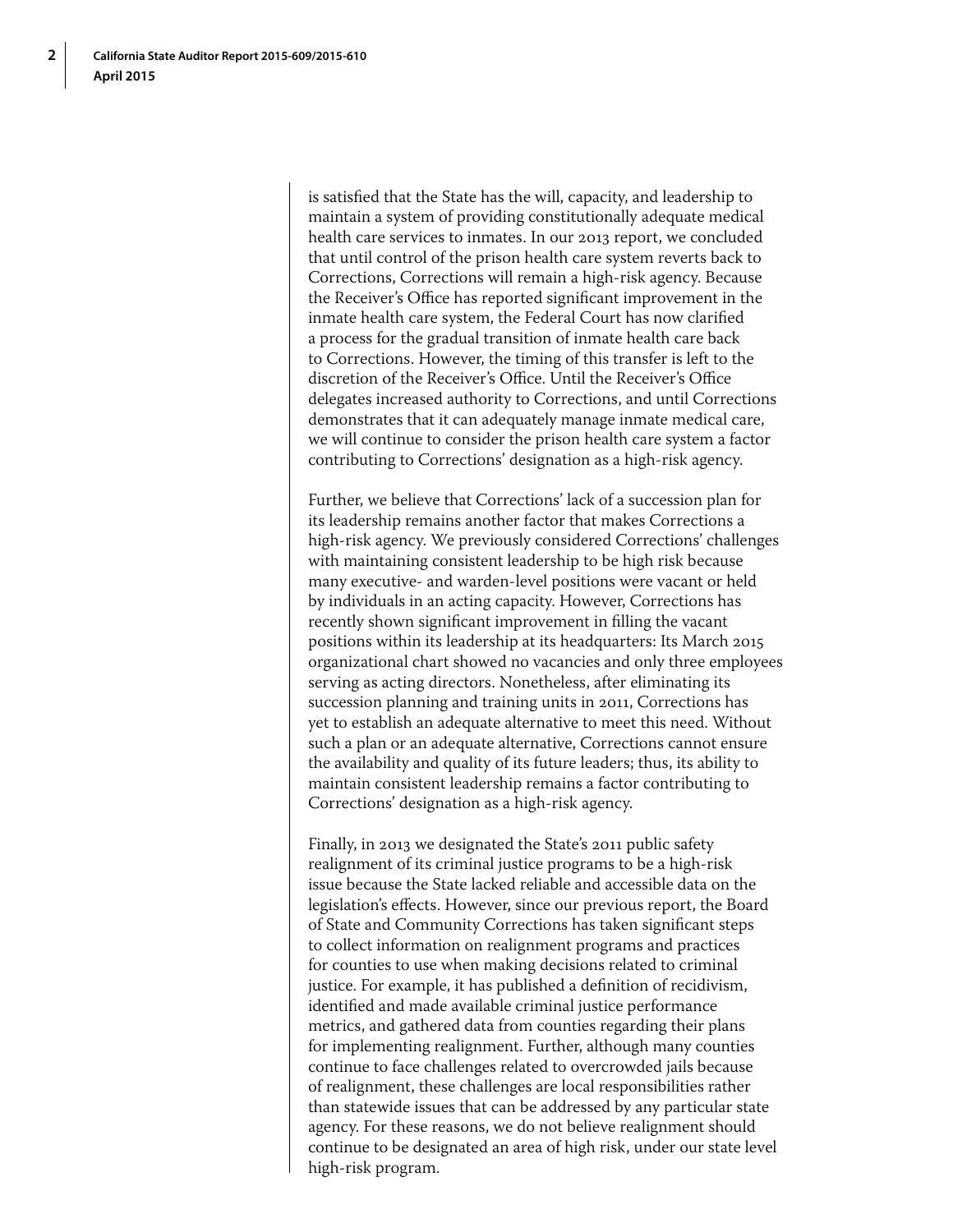# **Introduction**

## **Background**

State law authorizes the California State Auditor (state auditor) to establish a state high risk assessment program and to issue reports with recommendations for improving state agencies or statewide issues it identifies as high risk. State law also authorizes the state auditor to require state agencies identified as high risk and those responsible for high-risk issues to periodically report to the state auditor on the status of the implementation of recommendations made by the state auditor. Programs and functions that are high risk include not only those particularly vulnerable to fraud, waste, abuse, and mismanagement, but also those that have major challenges associated with their economy, efficiency, or effectiveness.

We first designated the California Department of Corrections and Rehabilitation (Corrections) as a high-risk agency because of issues related to overcrowding in its prisons, its inability to achieve or maintain a constitutional level of health care for its prison inmates, and issues related to the consistency of its leadership in upper management. We cited the same issues in our subsequent reviews, and as a result, Corrections has remained a high-risk department since 2007. In 2013 we added as a new high-risk issue the 2011 realignment of funding and responsibility between the State and local governments. We highlighted the impact of realignment on criminal justice programs and noted that stakeholders, including counties that are responsible for assessing their progress under realignment, need reliable and accessible data to assess the effects of realignment on their local criminal justice programs.

To update our analysis of the high‑risk statuses of Corrections and the 2011 realignment of criminal justice programs, we interviewed knowledgeable staff at the following entities:

- Corrections.
- The Office of the Inspector General.
- The California Correctional Health Care Services, which operates under the direction of a federal court‑appointed receiver.
- The Board of State and Community Corrections.

We also interviewed the governor's special advisor on public safety realignment. In our interviews, we obtained various officials' perspectives on the current extent of risk related to Corrections and the 2011 realignment. We reviewed the efforts that the officials had identified as mitigating the risks, as well as reports and other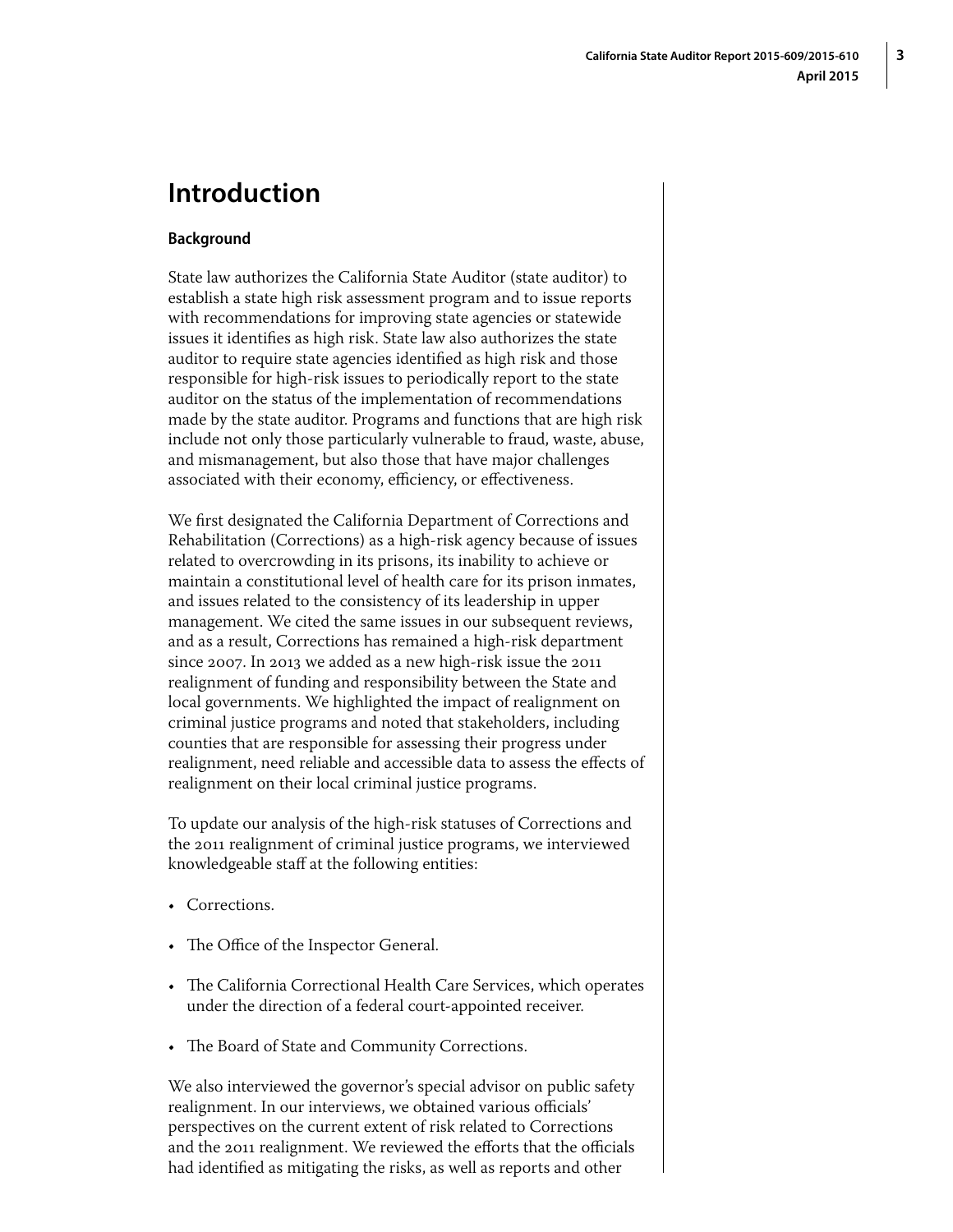**4**

documentation relevant to the issues. We considered a number of qualitative and quantitative factors, as well as whether or not any agencies had taken measures to correct previously identified deficiencies. Ultimately, the determination of high risk was based on the independent and objective judgment of the state auditor's professional staff.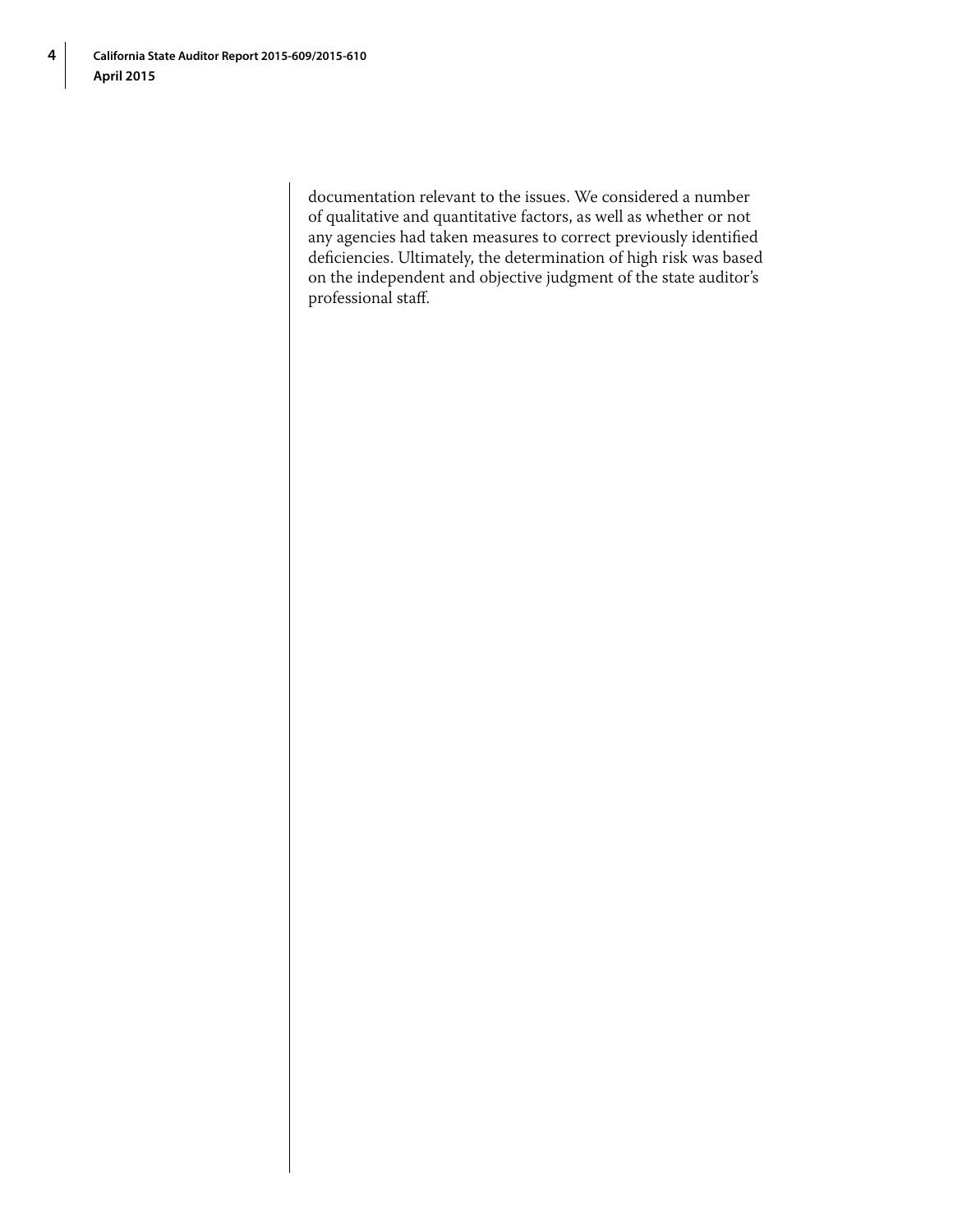# **High‑Risk Agency Update**

# **THE CALIFORNIA DEPARTMENT OF CORRECTIONS AND REHABILITATION**

In our 2013 update on high risk, we continued to identify the California Department of Corrections and Rehabilitation (Corrections) as a high‑risk state agency, citing its struggles to reduce prison overcrowding, the state of the prison health care system, and Corrections' lack of consistent leadership. Our current review found that Corrections has made significant progress on the first of these three issues: Corrections has reported that it has reduced its prison population substantially and recently met the final population target that the Federal Court established.<sup>2</sup> However, the health care system remains in federal receivership, and Corrections must do more to ensure that it maintains consistent leadership. Specifically, California Correctional Health Care Services, under the direction of the federal court‑appointed receiver—which we collectively refer to as the Receiver's Office will retain control of the prison health system until the Federal Court determines that medical health care provided to inmates meets constitutional standards. Although the Federal Court recently prescribed a process for gradual delegation of authority and institutions back to Corrections, we continue to designate prison health care in federal receivership as high risk until Corrections demonstrates that it has the capacity to adequately manage the functions and institutions the Receiver's Office transfers back to it. Finally, we believe that Corrections has more work to do to ensure that it has the ability to attract and retain consistent leadership and that it should continue its efforts to develop a succession plan or a suitable alternative. For these reasons, we continue to designate Corrections a high‑risk state agency.

## **Corrections Recently Reported That It Had Achieved the Federal Court‑Ordered Prison Population Target**

In accordance with the Federal Court's orders, Corrections has reduced its inmate population. In fact, in February 2015, Corrections reported to the Federal Court that it had met the final population target for its adult institutions.3 Although Corrections has reported that it has met the terms of the Federal Court's Order, the Federal Court has made it clear that it expects

<sup>&</sup>lt;sup>2</sup> We use one term—Federal Court—throughout our report for simplicity rather than referring to the United States District Courts for the Eastern and Northern Districts of California as separate courts.

<sup>&</sup>lt;sup>3</sup> Corrections also reported to the Federal Court that it had maintained the appropriate population level in March and April 2015.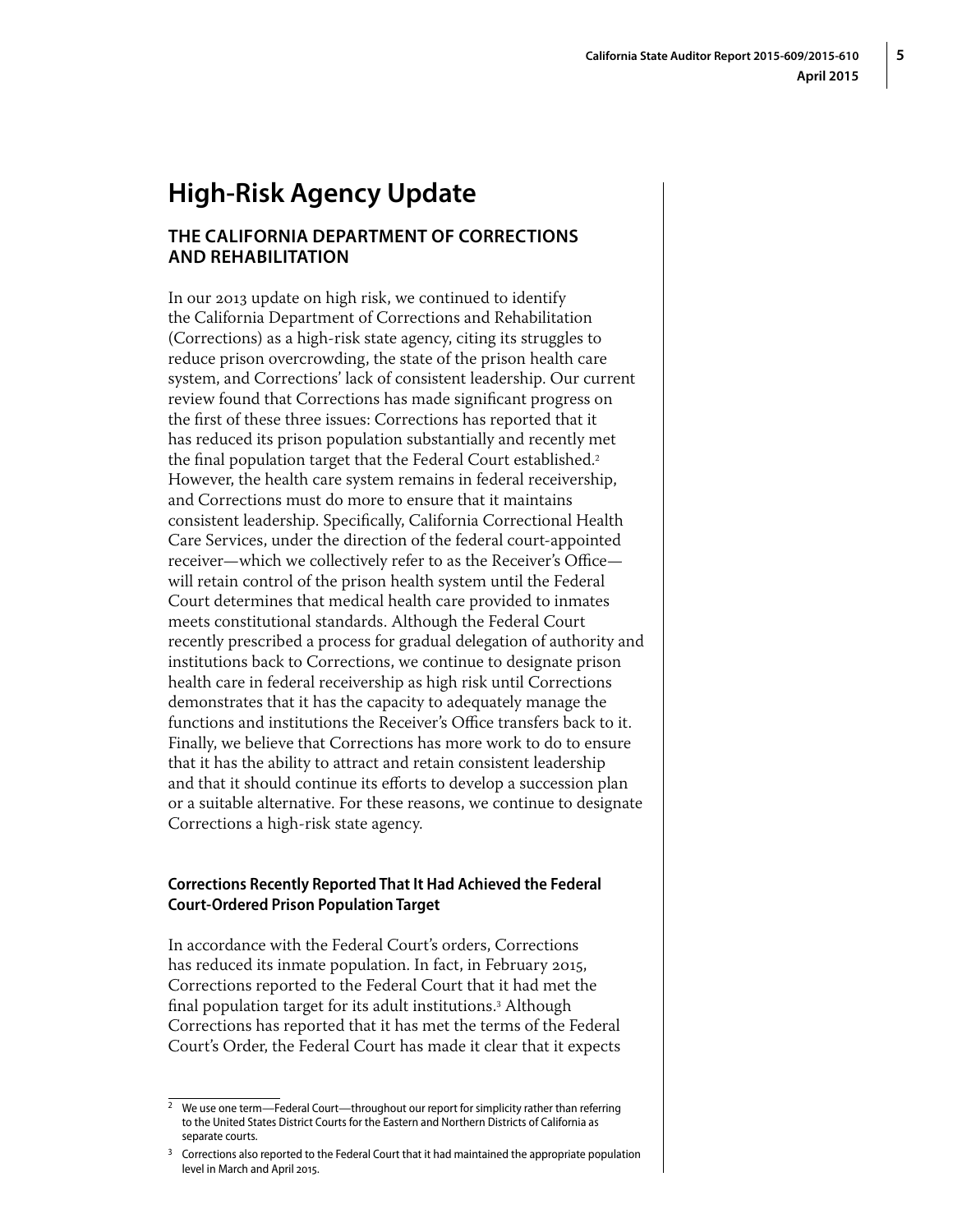*We have concluded that prison overcrowding no longer is a factor for designating Corrections as a high-risk agency.* 

Corrections to demonstrate an ability to sustain these lower population levels. Thus, more time is necessary for Corrections to satisfy the Federal Court on the question of sustainability. Nonetheless, we have concluded that prison overcrowding no longer is a factor for designating Corrections as a high-risk agency according to the statute governing our high risk program. However, because Corrections relies on contracts with facilities to house a significant number of inmates outside of its prisons to meet the Federal Court's population targets, we will consider reexamining the State's prison population in the future if Corrections demonstrates difficulty in maintaining the Federal Court's inmate population target.

In August 2009 a Federal Court ordered the State to reduce its inmate population in the adult prisons Corrections operates to no more than 137.5 percent of combined design capacity, which it defined as the number of inmates a prison can hold based on one prisoner per cell, single bunks in dormitories, and no beds in spaces not designed for inmate housing. In a related Order dated January 2010, the Federal Court made clear that its Order to reduce the adult prison population was an attempt to rectify deficiencies in inmate medical and mental health care. The January 2010 Order stated that "crowding is the primary cause of the constitutional inadequacies in the delivery of medical and mental health care to California inmates and that no relief other than a 'prison release order'... is capable of remedying these constitutional deficiencies." Figure 1 depicts a timeline of select Federal Court Orders and the State's reports on its progress toward reducing its inmate population.

A variety of statutory changes have helped Corrections reduce its prison population. The cornerstone of the State's solution for prison overcrowding was its 2011 public safety realignment, which we discuss in more detail in subsequent sections. Realignment shifted responsibility for newly convicted, low‑level offenders and for most parole violators from the state prison system to county jails.4 Although it is credited with reducing the prison population by tens of thousands of inmates, realignment alone was not enough to meet the federal court‑ordered target. Consequently, in September 2013, the governor signed Senate Bill 105 (Chapter 310, Statutes of 2013), expanding Corrections' ability to enter into contracts for additional inmate housing with local governments, private entities within and outside of the State, and community correctional centers. Further, the bill appropriated \$315 million for this effort. Corrections' *Weekly Report of Population* dated February 11, 2015, listed roughly 5,900 inmates as housed

<sup>4</sup> According to the Legislative Analyst's Office, the 2011 realignment made felons generally ineligible for state prison unless they had current or prior convictions for serious, violent, or sex-related offenses.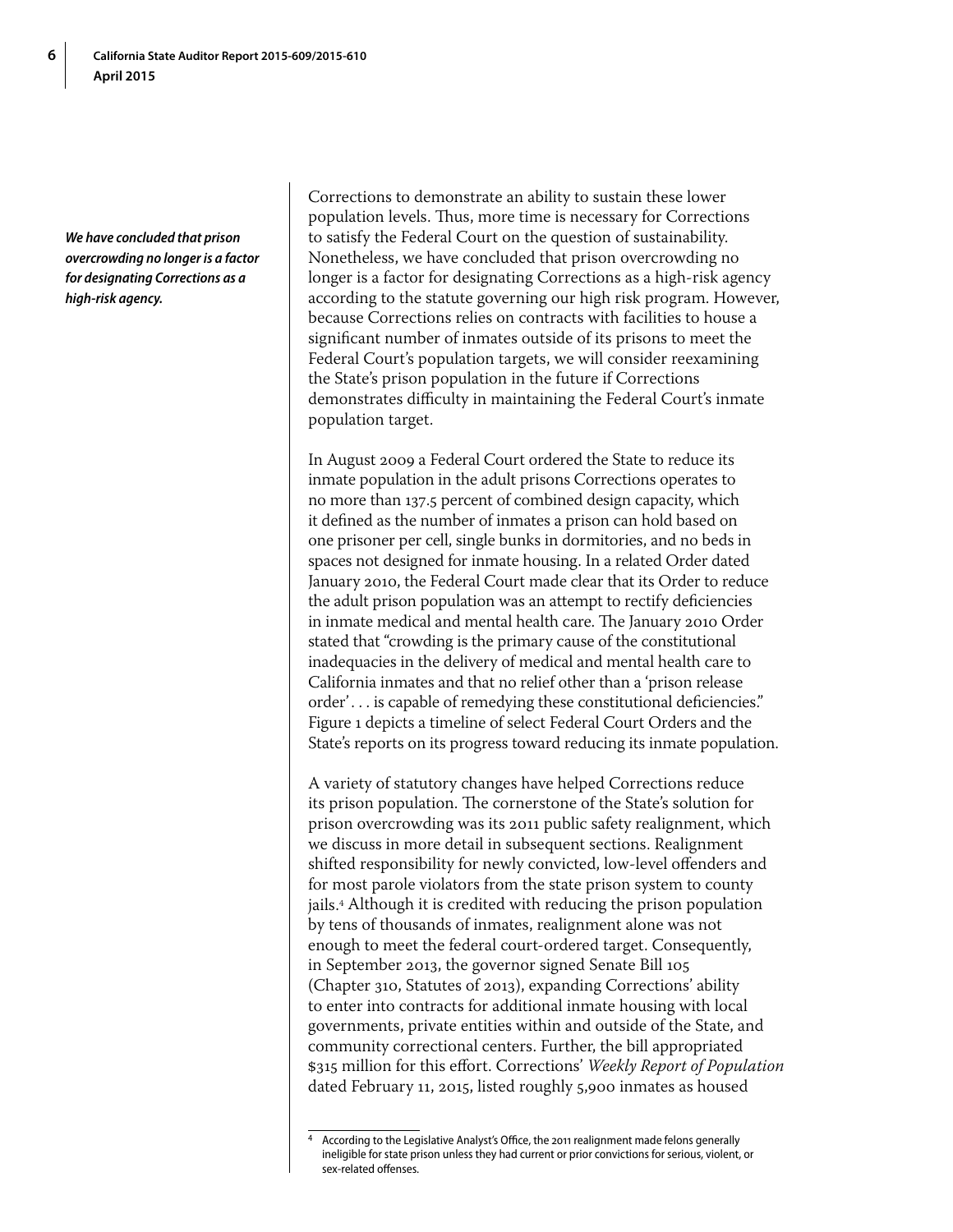under contract within the State and another 8,800 inmates as housed under contract out of the State. Housing these roughly 14,700 inmates in contracted facilities helped Corrections meet the federal court‑ordered population target because the inmates Corrections houses outside of its 34 adult institutions do not count against the institutions' combined design capacity.

#### Figure 1

#### **Timeline of Selected Federal Court Orders Related to Prison Population Benchmarks**



Sources: Federal Court Orders dated January 12, 2010; June 30, 2011; January 29, 2013; February 10, 2014; and July 3, 2014, and status reports from the State dated August 15, 2014, and February 17, 2015.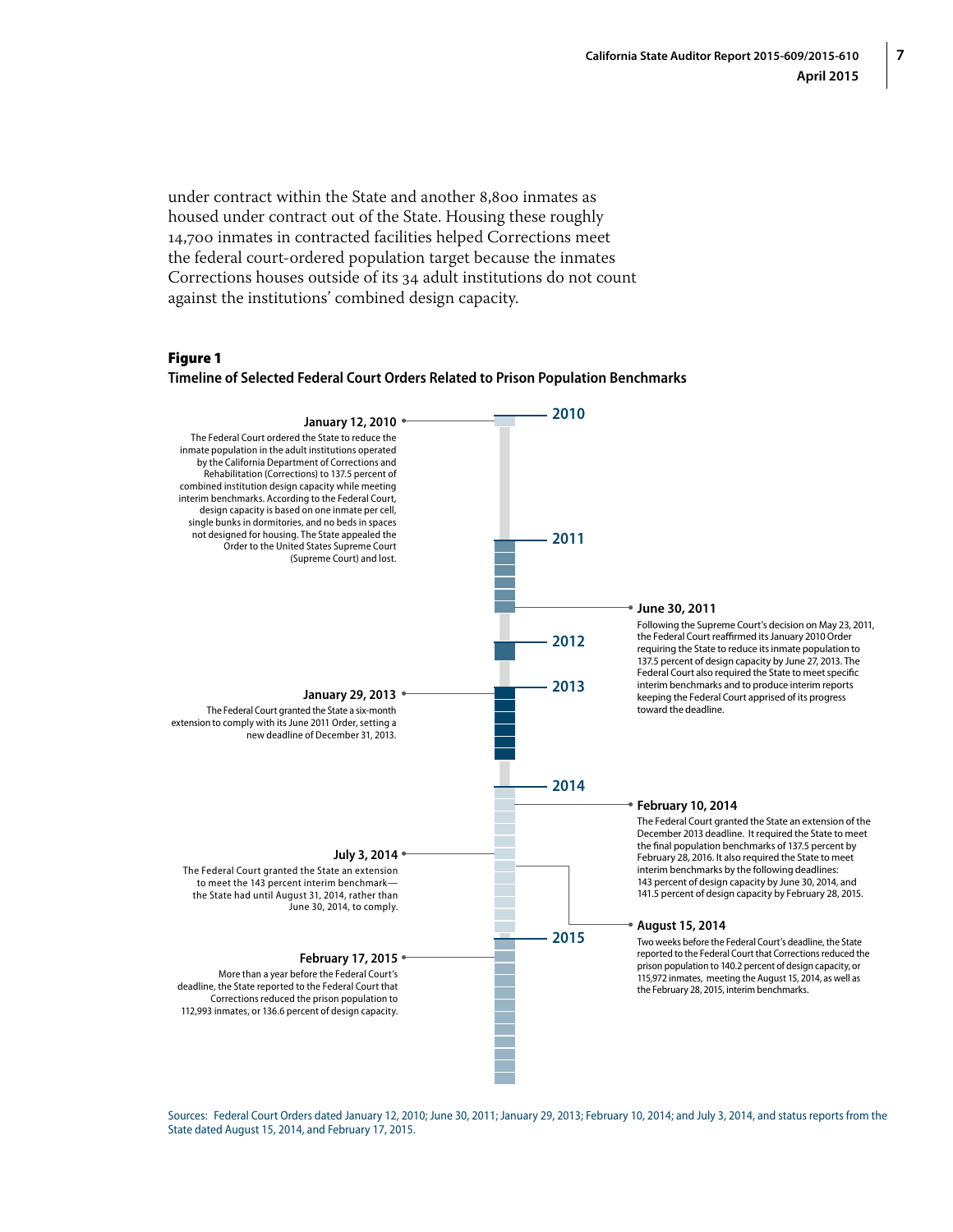#### **Federal Court-Ordered Measures to Reduce the State's Prison Population**

The Federal Court ordered the State to implement the following measures to reduce its adult prison population:

#### Measures affecting release credits:

**8**

- Increase good behavior and participation credits for offenders with two felony convictions for crimes that are not violent or sex-related. The measure made these offenders eligible for credits that could reduce their sentences by 33 percent, an increase from the previous rate of 20 percent.
- Increase good behavior and participation credits for low-risk, minimum-security inmates so that these offenders are eligible to earn two days of credit for every one day served while maintaining participation in fire camps.

#### Measures affecting parole:

- Create and implement a new parole determination process for offenders with two felony convictions for crimes that are not violent or sex-related where these offenders become eligible for parole consideration once they have served 50 percent of their sentence.
- Parole inmates who are serving indeterminate sentences sentences of unspecified duration—to whom the Board of Parole Hearings has already granted parole and set a future parole date.
- Finalize and implement an expanded parole process for medically incapacitated inmates in consultation with California Correctional Health Care Services.
- Finalize and implement a new parole process whereby it refers inmates who are 60 years of age or older and have served at least 25 years of their sentences to the Board of Parole Hearings to determine the inmates' suitability for parole.

#### Measures affecting rehabilitative programs:

- Activate new reentry hubs at 13 designated prisons. These hubs are locations in which the California Department of Corrections and Rehabilitation (Corrections) and Corrections concentrates programs to help to ensure that inmates are ready for the transition back into society after they are released. The Federal Court ordered Corrections to ensure the hubs are operational within one year.
- Pursue expanding pilot reentry programs with additional counties and local communities.
- Implement an expanded alternative custody program for female inmates.

Source: Federal Court Order dated February 10, 2014.

Furthermore, California's voters passed Proposition 47 in November 2014, which further reduced Corrections' inmate population. Specifically, Proposition 47 reduced certain crimes to misdemeanors, thus making them punishable by imprisonment in a county jail rather than in a state prison. The crimes in question include shoplifting when the value of the stolen property does not exceed \$950, and possession of certain controlled substances for personal use unless the defendant has certain prior convictions. Further, the proposition allows offenders currently serving certain felony sentences to apply for reduced sentences. As of mid‑February 2015 Corrections reported that it had released approximately 2,470 inmates that met the provisions of the proposition. The Legislative Analyst's Office (LAO) estimates that by reducing some crimes to misdemeanors, Proposition 47 may result in an ongoing reduction to the state prison population of several thousand inmates within a few years. Similarly, the LAO estimates inmate resentencing resulting from Proposition 47 could likewise result in the release of several thousand inmates; however, according to the LAO, this resentencing will have only a temporary effect on the State's prison population. In its *Senate Bill 105 Final Report* dated January 9, 2015, the California Department of Finance (Finance) estimated that roughly 5,300 inmates were potentially eligible for release if resentenced under the provisions of Proposition 47 as of September 2014.

In addition to those steps the State took on its own, the Federal Court ordered Corrections to institute a series of measures to reduce the prison population. In an Order dated February 10, 2014, the Federal Court instructed the State, among other things, to adopt eight measures to reduce the inmate population. We describe these measures in the text box. Arguably, the measure that has had the most impact to date on the prison population is a measure that made certain offenders eligible for good behavior and participation credits that could reduce their sentences by 33.3 percent. Corrections reported to the Federal Court that it had released at least 5,581 inmates as a result of the measure as of February 2015. In contrast, in its February 2015 report to the Federal Court, Corrections noted that it had granted parole to only 115 inmates because they were 60 years or older and had served at least 25 years of their sentences.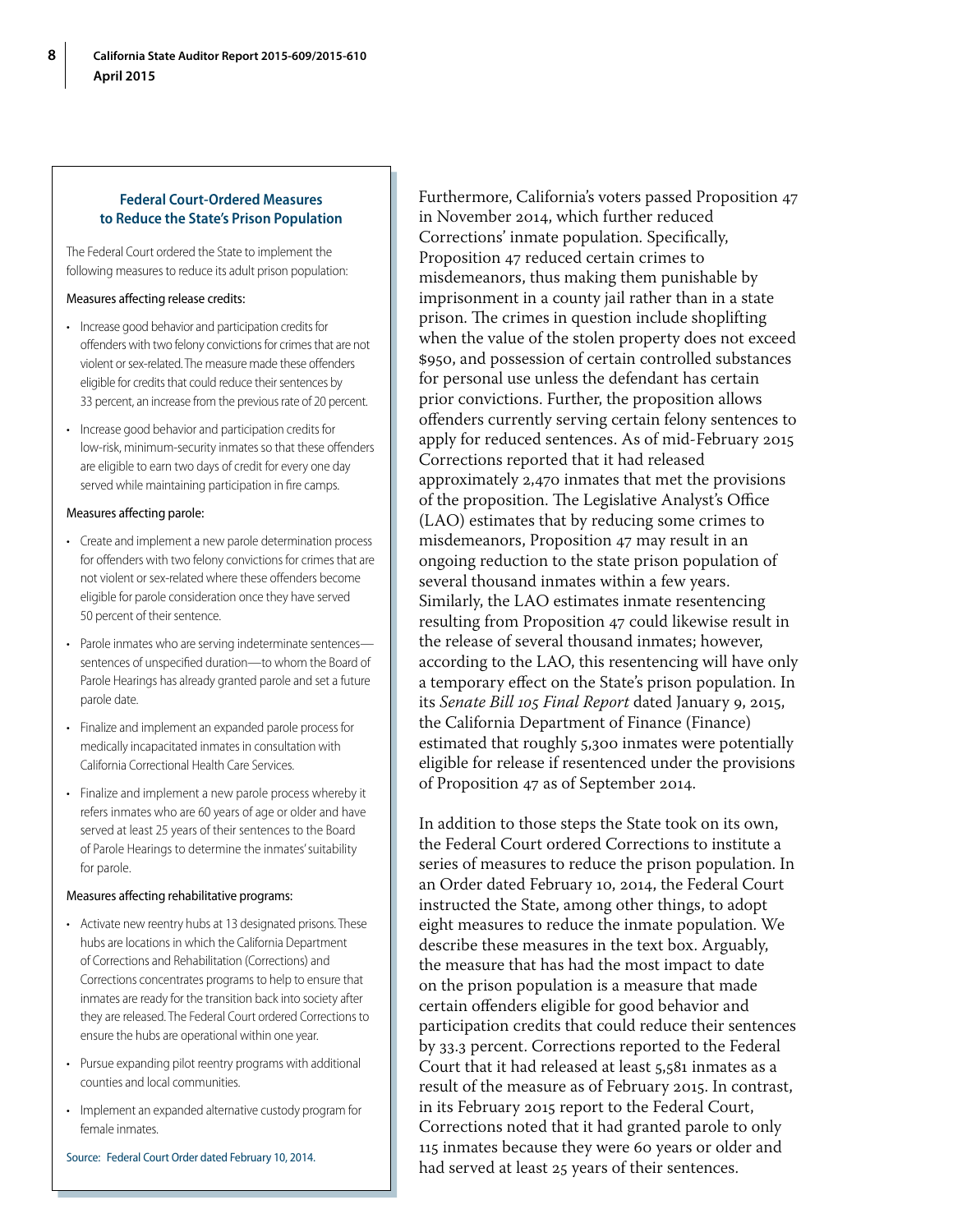## **The Federal Court Has Recently Clarified the Process for Transitioning the State's Medical Care System From Under the Receivership, but More Work Remains**

In 2006 the Federal Court ordered that California's inmate health care system will remain in federal receivership until it determines that the State has the will, capacity, and leadership to maintain a system of providing constitutionally adequate medical health care services to inmates. In March 2015 the Federal Court issued an Order (March 2015 Order) clarifying the terms and conditions for transitioning the State's medical care system back from the Receiver's Office. The March 2015 Order clarifies the process for gradual delegation of authority over headquarter functions and institutions back to Corrections and vests the delegation decisions with the receiver. Leading up to the Federal Court's order, the Receiver's Office reported to the court that it had made notable improvements to the inmate health care system and had already delegated several functions to Corrections. However, until Corrections can demonstrate that it is capable of maintaining the medical care systems that the Receiver's Office has put in place, the prison health care system will continue to be a factor contributing to Corrections' designation as a high-risk agency.

The Receiver's Office published a turnaround plan of action (turnaround plan) in 2008, which has guided its efforts for bringing prison health care services within Corrections up to federal constitutional standards. In the turnaround plan, the Receiver's Office stated that constitutionally adequate health care requires that inmates receive timely access to competent medical and clinical personnel who provide effective care informed by accurate patient records. Further, constitutionally adequate health care also requires that inmates have access to appropriate medical facilities, equipment, and processes, as well as timely access to prescribed medications, treatment modalities, specialists, and appropriate levels of care. The Receiver's Office outlined six goals, which it characterized—along with the associated objectives and action items—as the steps necessary for Corrections' health care program to rise to constitutionally acceptable and sustainable levels.

The Receiver's Office reports that it has made significant progress in achieving its goals, but critical areas of improvement remain. Specifically, in its February 2015 triannual report, the Receiver's Office noted that 43 of the 47 required actions were complete and that only four were in process or ongoing, an improvement from the 13 required actions in progress or ongoing that we reported in 2013.5 The Table on the following page lists each goal and the

*In March 2015 the Federal Court clarified the process for gradual delegation of authority over headquarter functions and institutions back to Corrections and vests the delegation decisions with the receiver.*

<sup>5</sup> By February 2015 the Receiver's Office combined two of the 13 required actions and completed eight required actions. As a result, the Receiver's Office reported four required actions in progress or ongoing.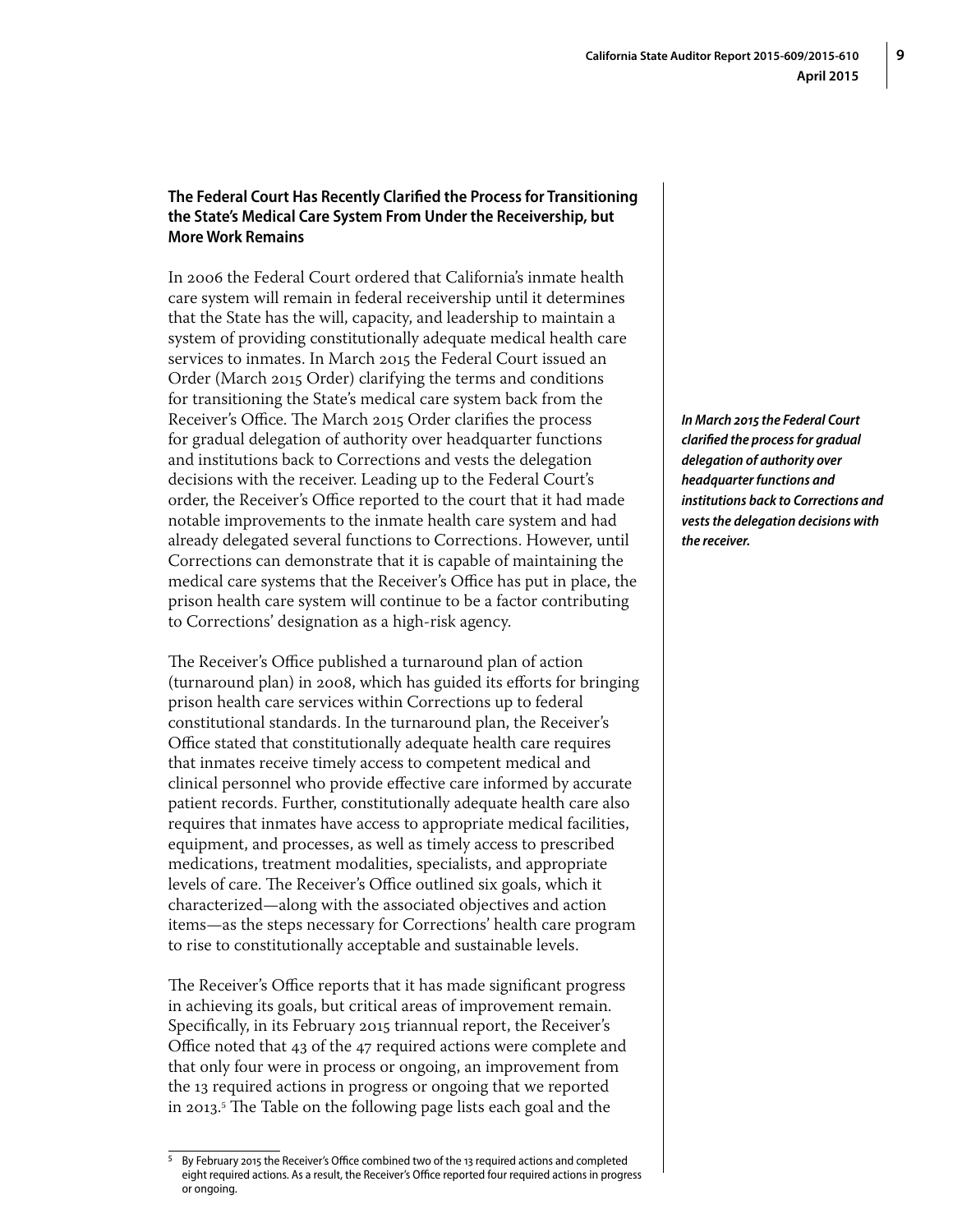total number of required actions that were complete or in process according to the February 2015 report. One action the Receiver's Office has completed since 2013 is implementing a health care scheduling and inmate tracking system. Because the system allows health care staff to schedule medical appointments and track the location of inmates as their appointments approach, its establishment furthers the Receiver's Office's goal of ensuring patient-inmates' timely access to health care services. Two of the four actions that are currently in process or ongoing relate to the Receiver's Office implementing programs for quality assurance and continuous improvement. The remaining two actions focus on improving medical records, radiology, and laboratory services and completing upgrades to administrative and clinical facilities at Corrections' institutions.6

#### Table

**California Prison Health Care Services' Progress Toward Completing Actions and Achieving Goals Established in the Turnaround Plan of Action**

| <b>GOAL</b>                                                                                 | <b>NUMBER</b><br><b>OF TOTAL</b><br><b>ACTIONS</b> | <b>NUMBER OF</b><br><b>COMPLETE</b><br><b>ACTIONS</b> | <b>NUMBER OF</b><br><b>INCOMPLETE</b><br><b>ACTIONS</b> | <b>GOAL</b><br><b>ACHIEVED</b> |
|---------------------------------------------------------------------------------------------|----------------------------------------------------|-------------------------------------------------------|---------------------------------------------------------|--------------------------------|
| Ensure timely access to health care services                                                | 9                                                  | 9                                                     | $\Omega$                                                |                                |
| Establish a prison medical program addressing the full<br>continuum of health care services | 9                                                  | 9                                                     | $\mathbf{0}$                                            |                                |
| Recruit, train and retain a professional quality medical<br>care workforce                  | 6                                                  | 6                                                     | $\Omega$                                                |                                |
| Implement a quality assurance and continuous<br>improvement program                         | 9                                                  | 7                                                     | $\overline{\phantom{0}}$                                | $\bm{\times}$                  |
| Establish medical support/allied health infrastructure                                      | 7                                                  | 6                                                     | $\mathbf{1}$                                            | $\boldsymbol{\mathsf{x}}$      |
| Provide for necessary clinical, administrative, and<br>housing facilities                   | 7                                                  | 6                                                     | $1*$                                                    | X                              |
| <b>Totals</b>                                                                               | 47                                                 | 43                                                    | 4                                                       | 3                              |

Source: California State Auditor's analysis of the *Twenty‑Eighth Tri‑Annual Report of the Federal Receiver's Turnaround Plan of Action for September 1–December 31, 2014*, filed with the Federal Court on February 2, 2015.

### $\checkmark$  = Yes

 $X = No$ 

\* According to the Receiver's Office, the California Department of Corrections and Rehabilitation is responsible for implementing this required action.

> In March 2015 the Federal Court issued an Order that reinforces a process for incremental delegation of authority over headquarters' functions and institutions back to Corrections. The March 2015 Order maintains the existing process through which the Receiver's Office delegates authority to Corrections, but more significantly, it requires the Receiver's Office to consider information from monitoring

<sup>&</sup>lt;sup>6</sup> According to the Receiver's Office, Corrections is responsible for implementing the required action that pertains to completing upgrades to administrative and clinical facilities at its institutions.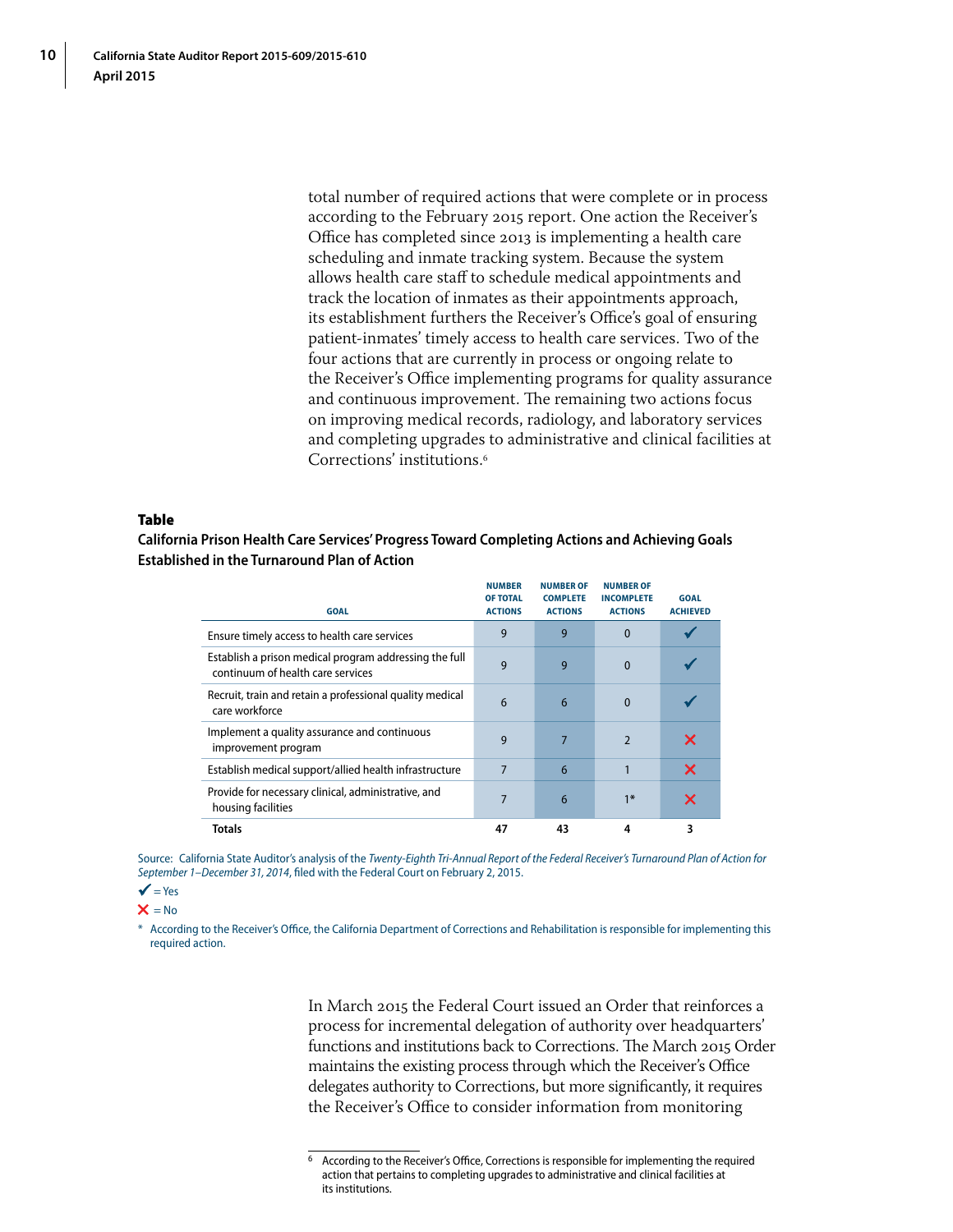activities when making a delegation decision. Further, the March 2015 Order states generally that after the Receiver's Office delegates all authority back to Corrections without revocation for a one‑year period after delegation "a rebuttable presumption of constitutional adequacy and sustainability [in the prison medical care system] will be created." Although the Federal Court makes clear that the authority the Receiver's Office delegates to Corrections can be revoked, the March 2015 Order offers a clear path toward the eventual termination of the receivership. The text box offers additional detail from the March 2015 Order.

A year earlier, in March 2014, the Federal Court indicated that a meaningful, independent system of evaluating the quality of care is critical for ensuring sustainability of the reforms the Receiver's Office has put in place and it confirmed this previous position in its more recent March 2015 Order. Specifically, the Federal Court stated that when the Receiver's Office determines whether an institution is suitable to return to Corrections' control, it will consider findings from the Office of the Inspector General's (Inspector General) medical inspection reports as well as data from the Health Care Services Dashboard and other internal monitoring tools. The Inspector General began its program of inspections in 2007, when it developed a tool and process to periodically review medical care delivery at the adult institutions and measure compliance with health care policies and procedures, as state law requires. Over time, the Inspector General has worked with the Receiver's Office, court experts and others to redesign its medical inspection process by adding a qualitative component that allows it to examine the quality of care. The Federal Court also recognized in its March 2015 Order that the Receiver's Office had initiated a quality improvement program at its headquarters and at the institutions. The Federal Court believes that when the Receiver's Office fully implements this program, it will provide a mechanism for self‑identifying and correcting errors.

As of February 2015 the Receiver's Office reported that it had delegated to Corrections authority over three operational areas: construction, medical facility activation, and health care access. In its March 2015 Order, the Federal Court directed the

#### **General Summary of the Federal Court's Receivership Transition Plan Dated March 2015**

In March 2015 the Federal Court issued an Order (March 2015 Order) that modifies the plan to transition inmate medical care from California Correctional Health Care Services, under the direction of the federal court-appointed receiver which we collectively refer to as the *Receiver's Office*—back to the California Department of Corrections and Rehabilitation (Corrections). The March 2015 Order establishes the process for incremental delegation of authority over system-wide and headquarters functions, and individual institutions from the Receiver's Office back to Corrections as generally summarized below.

Certain requirements related to delegating or revoking authority:

- The Receiver's Office must meet and confer with the underlying parties and consult with the court experts before granting a delegation of authority.
- The plaintiffs may monitor care at the institutions for one year after authority has been delegated to Corrections. Plaintiffs' monitoring ends after one year unless the Receiver's Office revokes the delegation or the plaintiffs bring a successful motion before the Federal Court.
- The Receiver's Office must regularly evaluate at least monthly whether it should revoke any delegations. However, before revoking a delegation, the Receiver's Office must meet and confer with the parties and consult with the court experts.
- Any party who disagrees with the Receiver's Office's decision to delegate authority or not, or to revoke authority or not, may challenge that decision before the Federal Court.

Certain requirements after delegation:

- The Receiver's Office will retain power over the inmate medical care system until the underlying court case terminates.
- The Receiver's Office must certify for the court that it has transferred all headquarters functions and institutions to Corrections once it has done so. Within 30 days of the Receiver's Office's certification, Corrections must file a governance plan with the court. Plaintiffs have 30 days to challenge Corrections' plan.
- If the Receiver's Office leaves all delegations in place without revocation for one year following certification to the Federal Court, then a rebuttable presumption of constitutional adequacy and sustainability will be created. The plaintiffs have 120 days to challenge the presumption. If no challenge is made, the parties must promptly file with the Federal Court a stipulation and proposed order terminating the federal receivership and underlying court case.

Source: Federal Court Order dated March 10, 2015.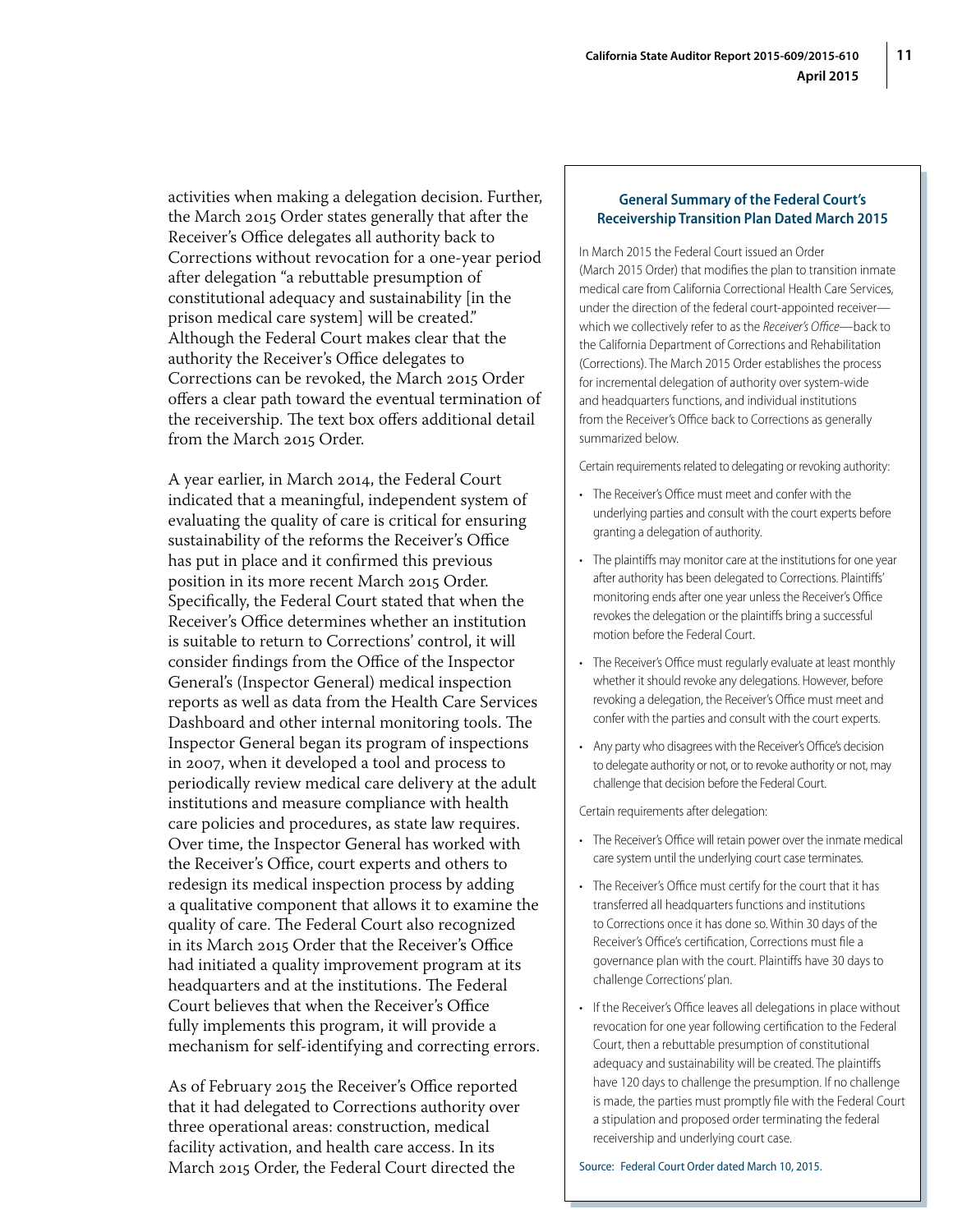Receiver's Office to continuously evaluate whether additional revocable delegations of authority to Corrections are appropriate. The Receiver's Office has not revoked the three delegations it has made thus far, which the Federal Court indicated in its March 2015 Order constitutes some evidence that Corrections' capacity to maintain a constitutionally adequate system of inmate medical care has increased. When we asked the Receiver's Office in March 2015 about the status of its additional delegations, the director of legislation and communications (director) stated that the Receiver's Office will not establish plans or a timeline to transfer more headquarters functions to Corrections until it has an opportunity to confer with Corrections' management.

When we asked the Receiver's Office about its plans for delegating authority over institutions back to Corrections, the director stated that any plans will be informed by findings from the Inspector General's ongoing medical inspections, as well as by subsequent consideration of other performance data by the Receiver's Office. The director also stated that because the Inspector General began its medical inspections cycle with Folsom State Prison, the Receiver's Office expects that a report on Folsom will be available in late April 2015.

Although the Federal Court has established a process for transitioning the prison medical care system from the Receiver's Office back to Corrections, this transition process will take time. Until the Receiver's Office delegates increased authority to Corrections, and until Corrections demonstrates that it can adequately manage functions related to inmate medical care, the issue remains a factor contributing to Corrections remaining a high-risk agency.

# **Although Corrections Has Filled Many of Its Vacant Positions, It Lacks a Succession Plan to Ensure That It Has Consistent Leadership**

In past high risk reports, we expressed concern over Corrections' lack of a strategic plan, the significant number of vacancies in its leadership positions at its headquarters, and the high turnover rates for the wardens at its institutions. Corrections has been using a current multiyear *blueprint* rather than a traditional strategic plan to establish its commitments and guide its focus. Corrections describes the blueprint as its plan to make sizable changes to its operations, and it and other state oversight agencies are monitoring its progress against the established goals in the blueprint. Additionally, Corrections has made progress in filling many of its vacant leadership positions and follows an established warden‑vetting process. However, it continues to lack a succession plan and has no timeline for when such a plan will be complete.

*Until the Receiver's Office delegates increased authority to Corrections for inmate medical care, and until Corrections demonstrates that it can adequately manage these functions, the issue remains a factor contributing to Corrections remaining a high-risk agency.*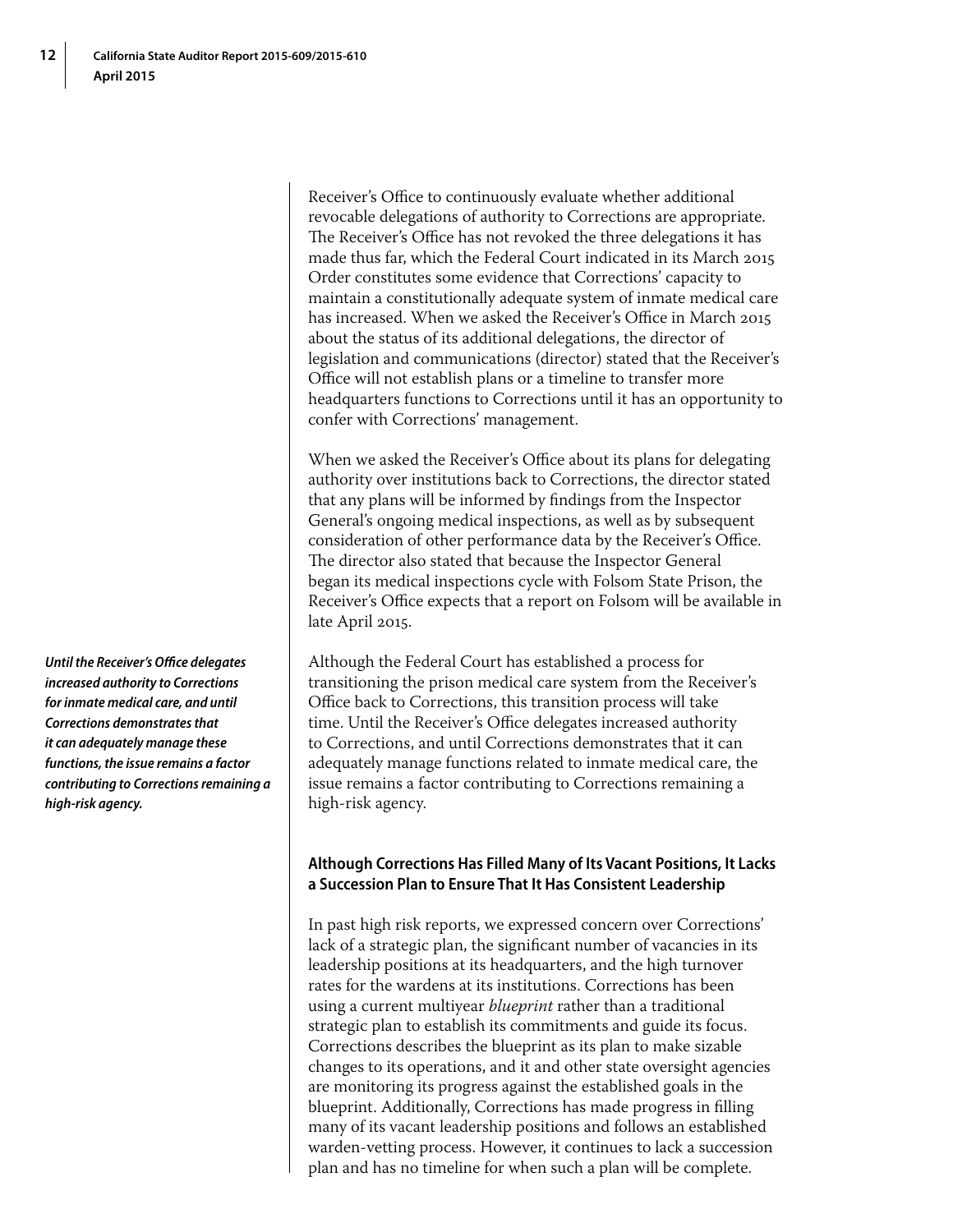We believe without a succession plan, Corrections may struggle to ensure the availability and quality of the future leaders it will need. As a result, Corrections' ability to maintain consistent leadership remains a factor contributing to Corrections remaining a high‑risk agency.

In 2013 we reported that Corrections had stopped using its 2010–2015 strategic plan—despite the document remaining available on its website until mid‑March 2015—rather, Corrections had shifted its focus to developing a multiyear blueprint in response to the 2011 realignment. Corrections describes the blueprint as its plan to save billions of dollars, to end Federal Court oversight, and to improve the prison system. It uses a commitment matrix to list its goals, to identify the responsible parties and due dates, and to track each goal's status toward completion.

Both the Inspector General and Finance monitor and report on Corrections' progress toward achieving selected blueprint goals. In October 2014 the Inspector General reported mixed results in Corrections achieving the goals it set in the blueprint. For example, the Inspector General reported that Corrections continues to meet the blueprint goals for standardized staffing at institutions but needs "marked improvement" to reach its in‑prison rehabilitation goals. According to Corrections, it has also developed an internal dashboard to monitor and track certain new and existing goals that complement the blueprint. For example, on an internal dashboard the department lists five goals, including reducing the inmate population and achieving excellence in infrastructure and administration. The dashboard reflects measures associated with each goal and offers links to historical quarterly data. Because Corrections has a current vision for its operations and it and others are measuring its progress against these established goals, we no longer consider strategic planning to be a factor that makes Corrections a high-risk agency.

We also found that Corrections has filled many of its vacant leadership positions. Its March 2015 organization chart showed no leadership vacancies at its headquarters and just three of 22 leadership positions with direct reports to the Corrections secretary are filled by employees in an acting capacity. The three positions with staff in an acting capacity are the undersecretary of administration and offender services, the director of correctional health care services, and the director of adult institutions. According to Corrections, the undersecretary and the director of correctional health care services positions have been filled by employees in an acting capacity since February 2013—more than two years ago. Nevertheless, this is a significant improvement from the recent past, during which Corrections experienced rates as high as 38 percent for positions that were vacant or had staff

*We believe without a succession plan, Corrections may struggle to ensure the availability and quality of the future leaders it will need.*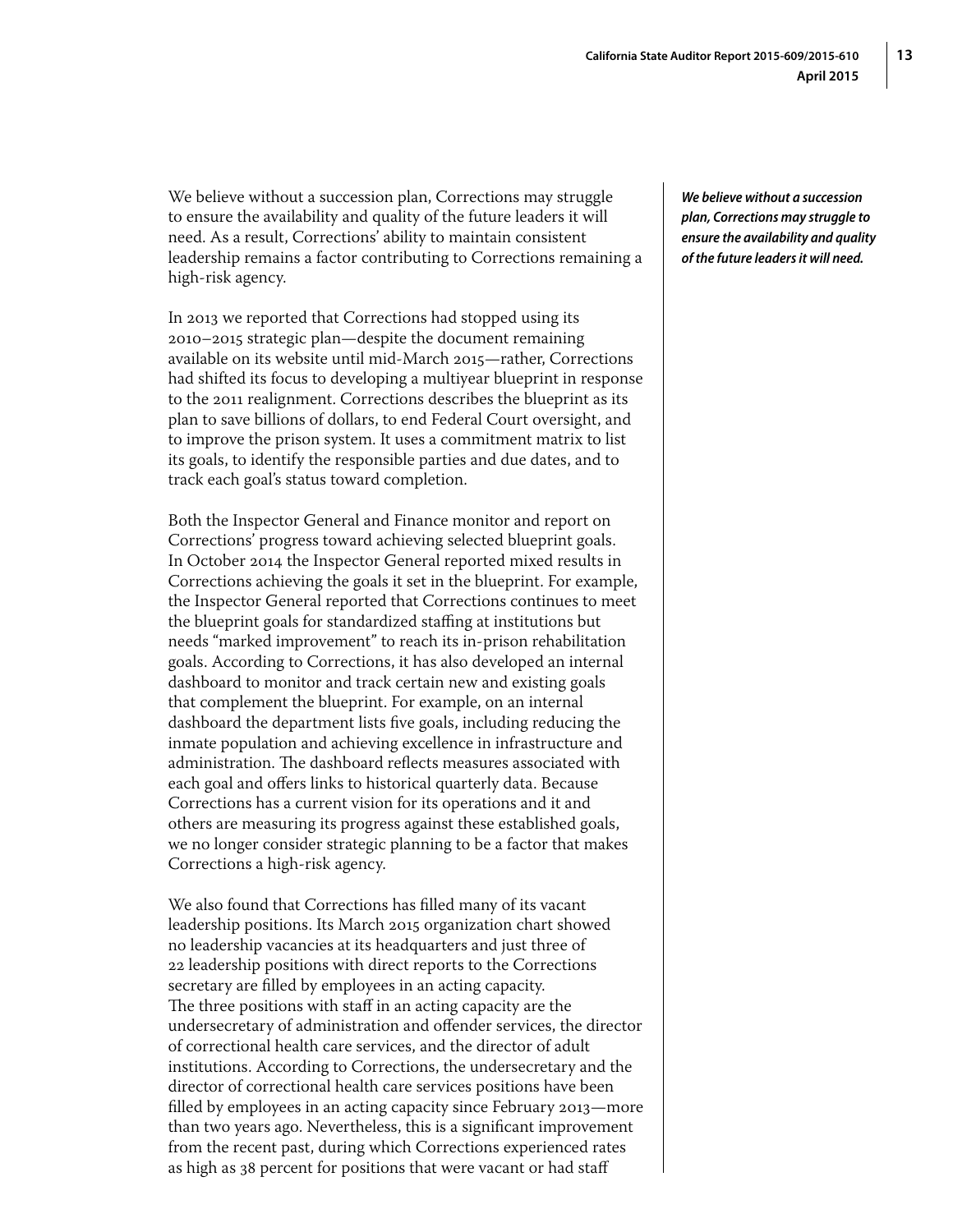working in an acting capacity. In addition, as of February 2015, Corrections reported that 12 of the 35 wardens who oversee the institutions' day‑to‑day operations were serving in an acting capacity.7 Although this number may seem high, the Inspector General's 2014 annual report states that warden candidates typically serve as acting wardens for at least three months before the State begins its vetting process. The Inspector General leads the vetting process, which includes subjecting the candidates to background investigations, site visits, interviews, and stakeholder surveys; at its conclusion, the Inspector General makes a confidential recommendation to the governor.

However, despite its progress related to other leadership issues, Corrections continues to lack a succession plan and has no timeline for when such a plan will be complete. In a document titled *Strategic Plan—2010–2015*, posted on its website through mid‑March 2015, Corrections states that a high number of management and leadership staff are eligible to retire within five years and that it must ensure a viable candidate pool exists to assume these roles in the future. Further, Corrections defines viable candidates as those that are prepared, trained, and motivated to assume management and leadership roles, among other qualities. Moreover, Corrections states that a succession plan will mitigate the impact of impeding retirements and increase employee motivation to promote. Nevertheless, by 2011 Corrections had eliminated its succession planning and training units and abolished all the positions; Corrections attributed its actions to budget cuts.

In 2013 we reported that Corrections anticipated reestablishing these units, but according to the human resources associate director, as of January 2015 Corrections had not yet done so. However, the director stated that Corrections is working with the California Department of Human Resources to engage in certain succession planning activities. Nevertheless, the associate director noted that Corrections lacks authorized positions dedicated to developing a succession plan; instead, its current efforts consist of one to two staff fitting these tasks into their current workloads. She further explained that because of its lack of adequate staffing, Corrections does not have a timeline for when it will complete its succession plan. Without a plan to help ensure the availability and quality of future leaders, Corrections may struggle to mitigate the impact of impending retirements. Consequently, we continue to consider this an area of high risk that contributes to Corrections' designation as a high-risk agency.

 $7$  One of the 35 wardens oversees the California City Correctional Facility; the Corrections Corporation of America owns it, but Corrections leases, staffs, and operates the facility.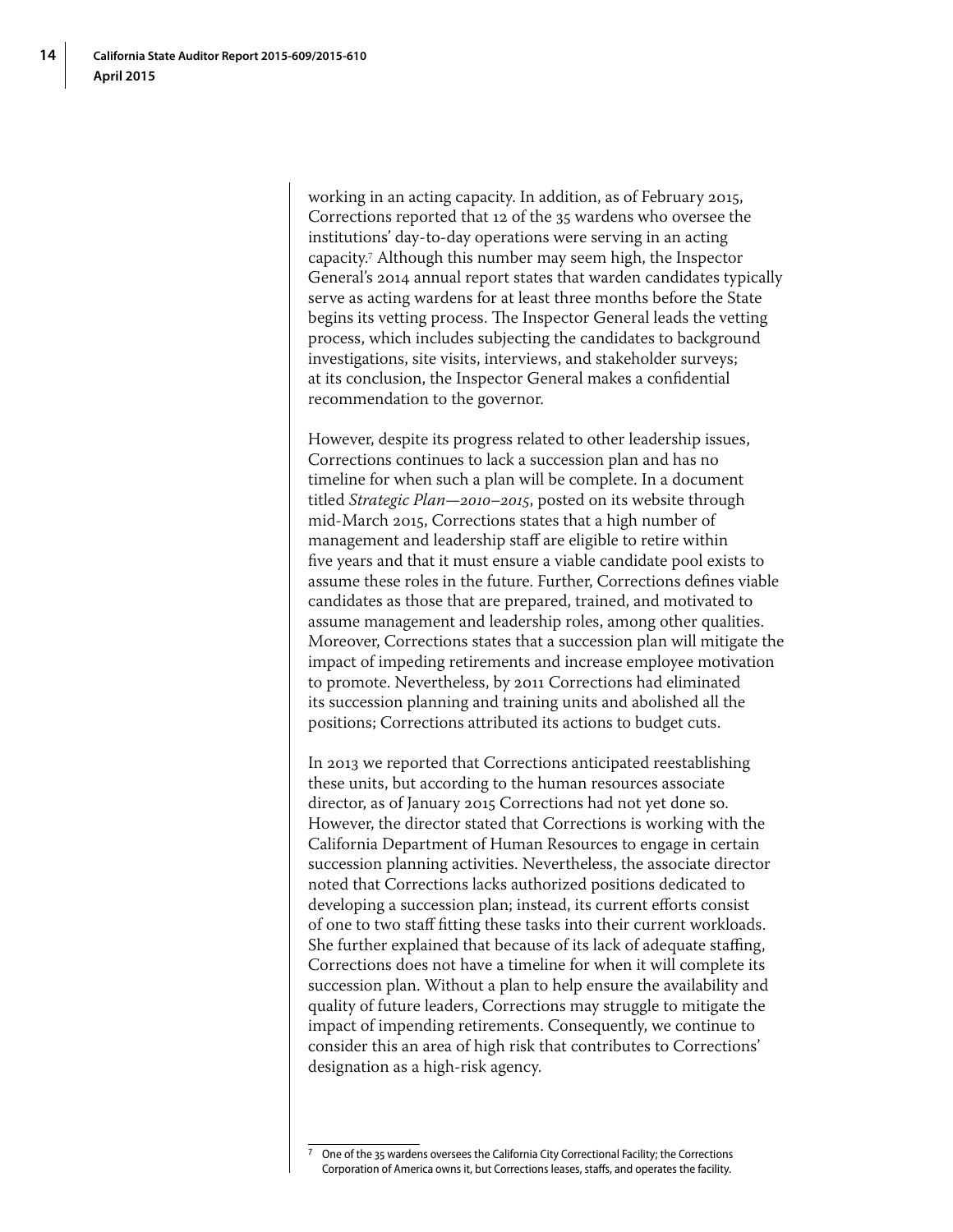# **High‑Risk Issue Update**

# **THE STATE'S 2011 PUBLIC SAFETY REALIGNMENT**

In 2013 we added the 2011 realignment of public safety funding and responsibilities between the State and local governments (realignment) to our list of high‑risk issues facing the State. As a result of realignment, the State shifted fiscal and program responsibilities for nonserious, nonviolent, and nonsexual felony offenders in local jails and on probation or in treatment programs to local governments instead of sending them to state prisons. As we noted in our 2013 report, stakeholders need reliable and accessible data to assess the realignment's effects. Since our last report, the Board of State and Community Corrections (BSCC) has made significant efforts to gather information on realignment programs and practices that counties can use to inform their decisions related to criminal justice. Although many county jails continue to struggle with overcrowding, we determined that realignment is no longer an issue under our statewide high-risk program because under the tenet of realignment, county officials are responsible for how best to address this issue. However, we may consider the management of their jail populations as we carry out our high risk local government audit program.

## **The State Has Made Progress Toward Collecting the Information Necessary for Counties and Interested Parties to Evaluate the Impact of Realignment**

The 2011 public safety realignment shifted fiscal and program responsibility for nonserious, nonviolent, and nonsexual felony offenders in local jails and on probation or in treatment programs to local governments instead of sending them to state prison. Although the legislation related to realignment does not clearly contain distinct, measurable goals, it outlines overarching intended objectives, which include lowering recidivism rates, improving public safety outcomes among adult felons and facilitating their reintegration back into society, and reducing costs to the State. Since 2011 the State has provided funding to counties to help support them in managing their new responsibilities under realignment. The funding was about \$1.1 billion for fiscal year 2014–15. This funding became permanent and constitutionally protected with the passage of Proposition 30 in 2012.

An August 2011 report by the Legislative Analyst's Office (LAO) indicated that establishing useful accountability measures would be critical to the long‑term success of realignment. The LAO emphasized the importance of creating reporting requirements and processes that are beneficial to local agencies, elected officials, and communities those ultimately responsible for the local programs—rather than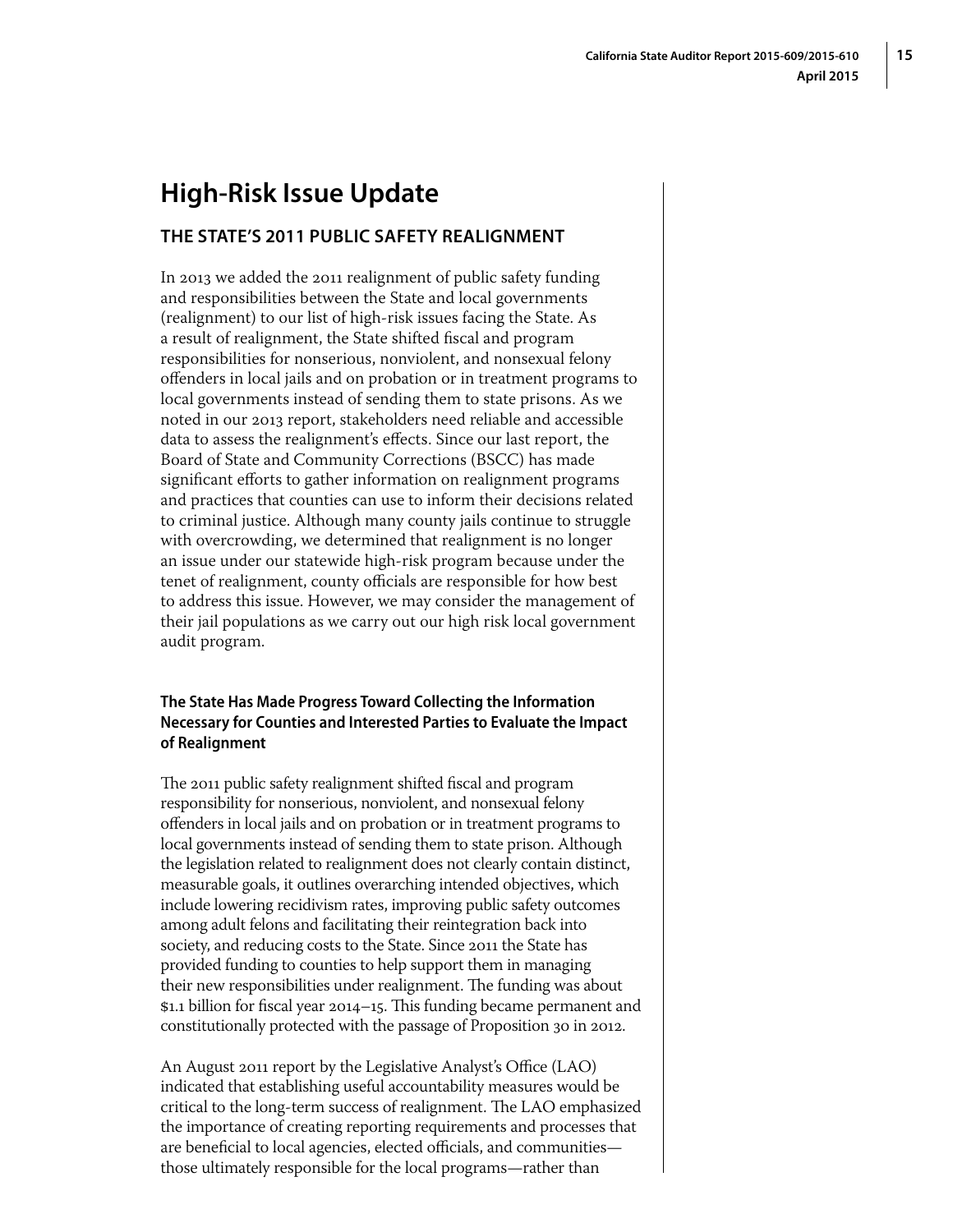the State when establishing program accountability mechanisms for realigned programs. The special advisor to the governor for realignment (special advisor) echoed this emphasis on the importance of local decision‑making responsibility. She stated that realignment was designed to give counties maximum flexibility in managing their new criminal justice responsibilities and determining how to measure their success. Accordingly, she asserted that the State deliberately did not identify statewide success measures and gave the counties full discretion to use their realignment allocations as they saw fit.

The State established the BSCC in 2012 to help provide leadership, coordination, and technical assistance to state and local criminal justice systems, among other tasks. More specifically, the BSCC is responsible for collecting and making publicly available data and information regarding state and community correctional policies and practices. According to the special advisor, part of the BSCC's purpose in producing this information is to help counties better measure and assess their performance and to highlight county practices that have improved outcomes for offenders and local communities. In our 2013 audit report we noted that the State lacked access to reliable and meaningful realignment data to ensure its ability to effectively monitor progress toward achieving intended realignment goals. Since we issued our 2013 assessment, the BSCC has made significant progress in its efforts to gather and make available such information and data. Its recent efforts include developing a definition of recidivism, identifying and making available data related to a set of criminal justice performance metrics, gathering more useful data from counties regarding their plans for implementing realignment, and preparing to collaborate with other entities to research individual offender behavior over time.

In particular, the BSCC's recent efforts to establish a uniform definition of recidivism may help improve the reliability of the counties' recidivism-related data. As we previously mentioned, reducing recidivism was one of the overarching goals of realignment. Although a June 2014 report by the Public Policy Institute of California

(PPIC) concluded that offender behavior did not

appear to have changed substantially following realignment, it acknowledged that measuring recidivism presented a challenge due to the variety of ways that the California Department of Corrections and Rehabilitation and other interest groups define it. Following a mandate by the Legislature requiring it to define recidivism, the BSCC collaborated with various legislatively mandated stakeholders and in November 2014 approved the definition shown in the text box. A uniform definition of recidivism may help counties to better evaluate their performance in the future.

#### **The Board of State and Community Corrections' Definition of Recidivism**

Recidivism is defined as a conviction of a new felony or misdemeanor committed within three years of release from custody or committed within three years of placement on supervision for a previous criminal conviction.

Source: The definition of adult recidivism that the Board of State and Community Corrections released on November 13, 2014.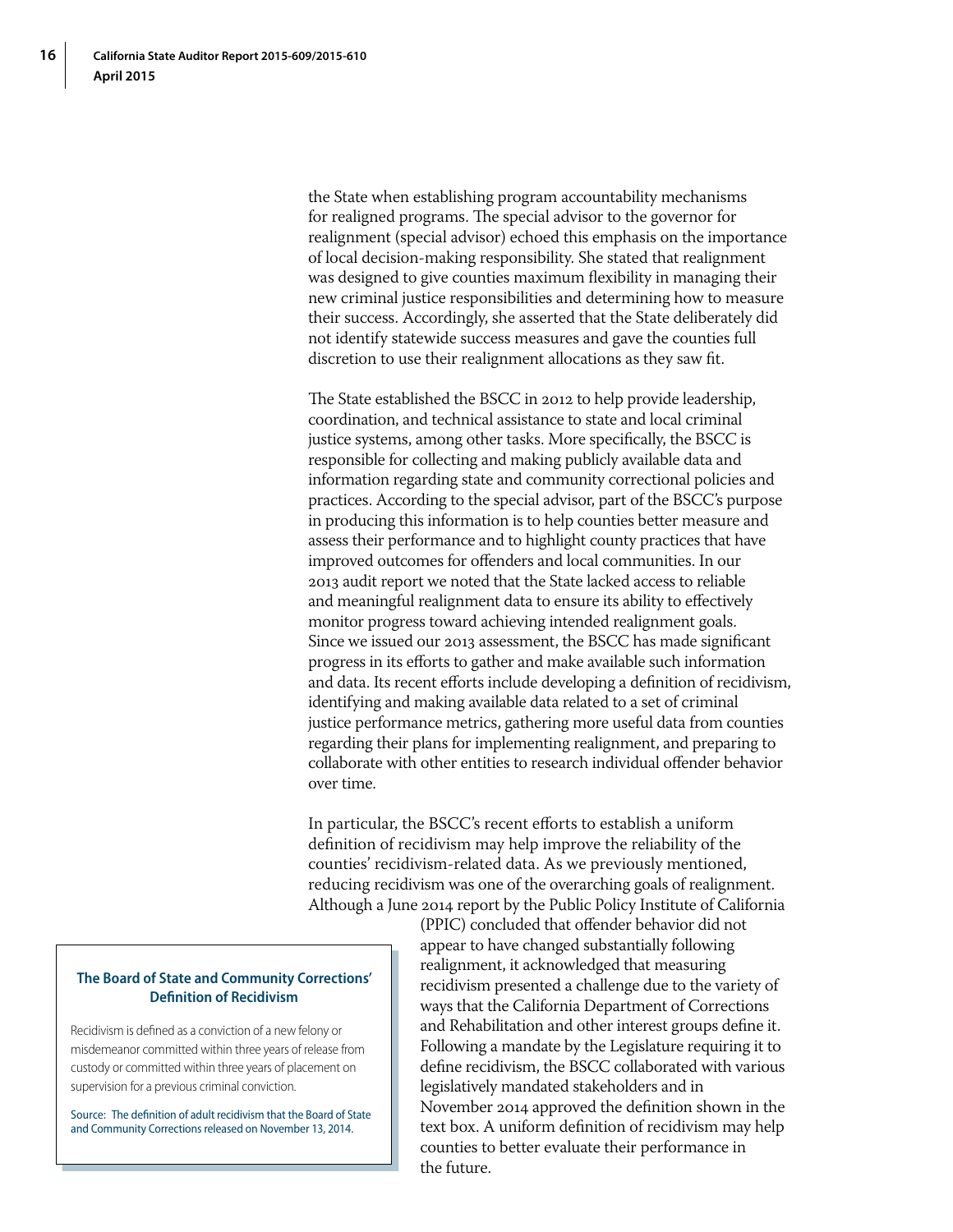In response to another of the Legislature's mandates, the BSCC published a report in February 2015 that established a set of performance metrics for criminal justice systems to assist policymakers in making informed decisions based on their local priorities and desired outcomes. The proposed metrics include measures of the flow of people and cases into each county's correctional system—reported crimes, arrests, and court proceedings—as well as the results: numbers detained, sanctioned, supervised, and treated. The report also includes metrics related to local socioeconomic circumstances. County officials will be able to use these metrics in conjunction with their understanding of local policy preferences and other unique county‑specific circumstances as they seek to establish priorities, maximize resources, and achieve goals within their own community correctional systems. However, the report stresses that local knowledge is necessary to fully interpret community corrections metrics and that using differences in metrics to compare the effectiveness of county community correctional systems is inappropriate. Although these metrics alone may not be useful for comparing community correctional systems' relative effectiveness, they should provide relevant insight into how counties have responded to policy changes at the state level.

The BSCC has also improved its survey questions concerning counties' realignment implementation plans, which should improve the quality of its annual report. Each year, the BSCC is required to compile a report regarding counties' realignment implementation plans and issue it no later than July  $1<sup>st</sup>$ . The survey sent to counties for fiscal year 2014–15 asked additional questions that should result in more detailed information from counties. Specifically, the survey included questions regarding each county's criminal justice goals, objectives, and outcomes, as well as a breakdown of how counties have budgeted realignment allocations not found in previous years' surveys. This information should allow stakeholders to more clearly see how counties have chosen to deal with their new responsibilities under realignment and provide counties with better information to assess their own performance and approach to criminal justice.

Recognizing that data‑driven analyses are essential to determining the impact of realignment and the effectiveness of county approaches, the BSCC is collaborating with the PPIC, Corrections, and the California Department of Justice to conduct a study that will provide individual offender‑level data from 11 counties over a three‑year period. The BSCC expects the study to begin in July 2015 at which time the PPIC will begin receiving data, which should provide insight into the impact of different realignment correctional strategies and show how unique county features may

*The BSCC has improved its survey questions concerning counties' realignment implementation plans, which should improve the quality of its annual report to stakeholders.*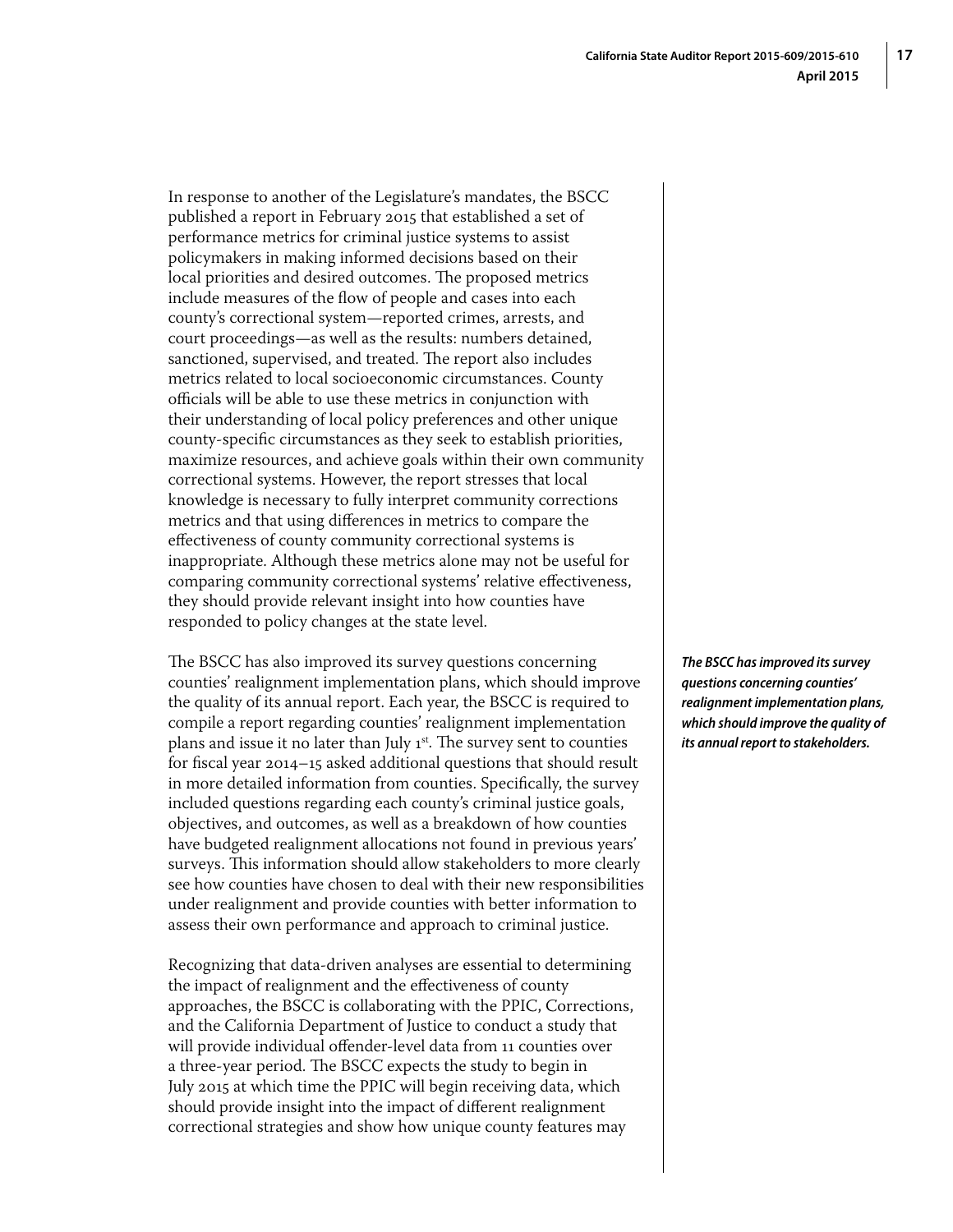impact correctional decisions. According to the executive director of the BSCC, this study may assist counties as they try to implement programs to achieve better outcomes for their inmate populations.

## **County Officials, Rather Than State Administrators, Are Responsible for Managing the Increase in County Jail Populations and Other Challenges Following Realignment**

Since the implementation of realignment began on October 1, 2011, the number of inmates in state prisons has decreased while the number of inmates in county jails has increased, albeit to a lesser extent. Specifically, between September 2011 and June 2014, the state prison population declined by about 25,300, while the average daily county jail population increased by 16 percent, or about 11,600, as shown in Figure 2.8 A PPIC report on the impact of realignment between June 2011 and June 2012 concluded that realignment had significantly affected county jail populations, resulting in more counties operating jails above their rated capacities. Further, PPIC stated that an increased number of counties had reported releasing inmates early due to insufficient capacity.



# Figure 2 **Average Daily Statewide Inmate Population at County Jails**

Source: The Board of State and Community Corrections' Jail Profile Survey Data from September 2011 through June 2014.

<sup>8</sup> In November 2014 voters passed Proposition 47, which reduced penalties, including jail terms, for offenders who commit certain nonserious and nonviolent drug and property crimes. Although data is not yet available at the county level, Proposition 47 may help reduce overcrowding in county jails.